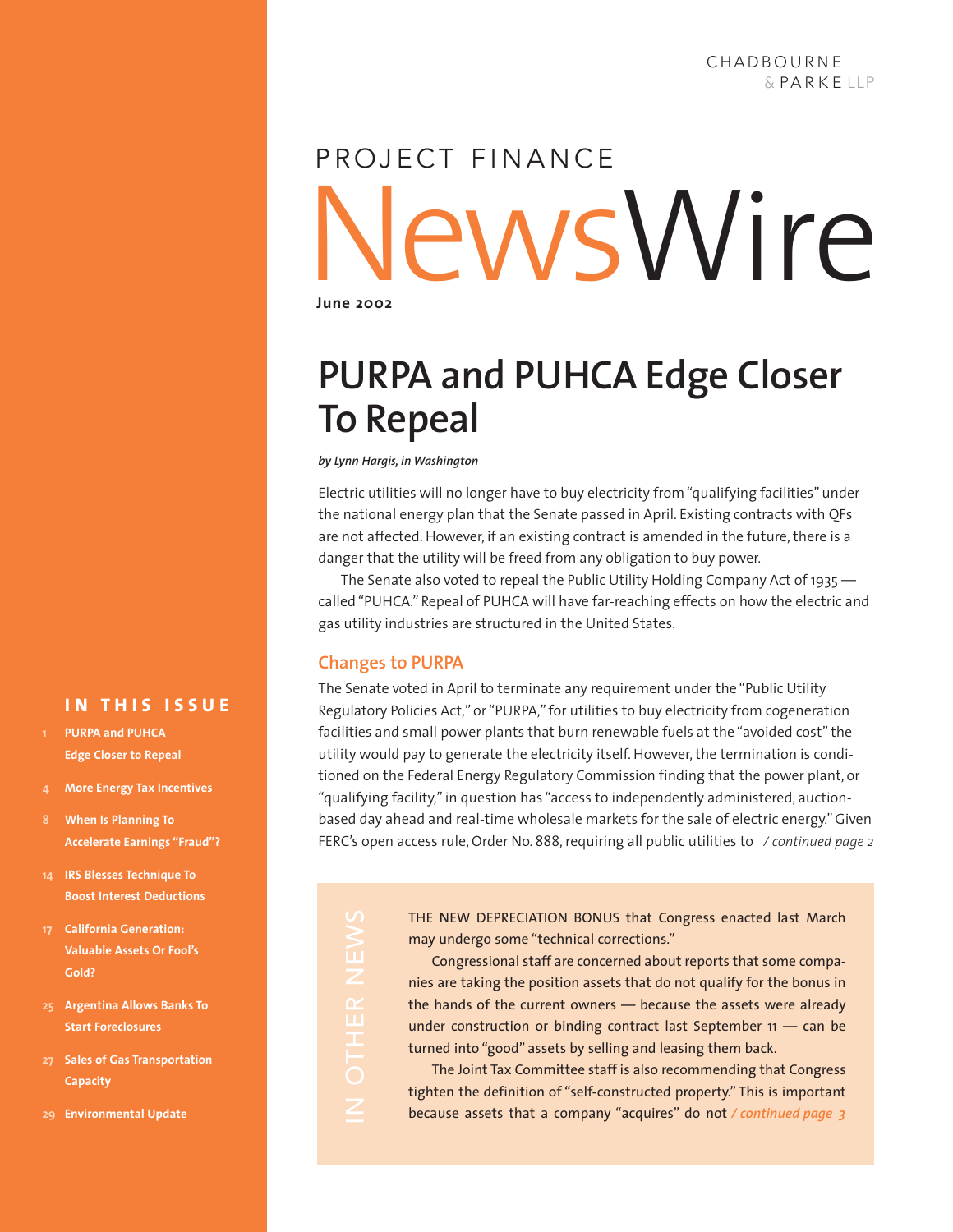### **PURPA Repeal**

*continued from page 1*

transmit for other sellers, including QFs, many QFs should be viewed as already meeting the test of having access to such markets. For these QFs, the utility purchase obligation will in fact disappear. However, for those QFs that do not have access to such markets, the purchase obligation will remain.

Existing QF contracts should not be affected. A "grandfather" provision in the Senate bill says that the bill "shall not affect" the rights or remedies of any party under any QF contract in effect upon enactment, including the right to recover costs of purchasing electric energy or capacity.

In a move to help utilities that buy power from QFs, the Senate also made clear that utilities are allowed to recover all "prudently incurred" QF costs in the retail rates that the utilities charge their customers. Such recovery of QF charges in retail rates has already been recognized by the courts. For example, in *Freehold Cogeneration Associates v. BRC of New Jersey,* 44 F.3d 1178 (3d Cir. 1995), *cert. denied sub nom. Jersey Central Power & Light Co. v Freehold Cogeneration Associates,* 116 S.Ct. 68 (1995), a US appeals court made it clear that a utility must be allowed to pass through in retail rates the charges that it pays under a QF contract approved by a state commission. The court also noted that the QF charges were prudently incurred, since the one possible exception to the mandatory passthrough of federal rates under the supremacy clause of the US constitution has been the potential ability of state commissions to deny imprudently incurred costs. The Senate bill effectively codifies this case law and ensures that utilities can pass through QF charges in retail rates.

The Senate also voted to remove any restriction on utility ownership of QFs. Utility interests in QFs are limited currently to no more than 50%, because Congress in PURPA considered it unwise to have utilities on both sides of the bargaining table, both selling and purchasing from QFs, particularly if utilities are required to purchase QF power. The Senate bill allows utilities to own 100% of QFs.

In an interesting twist, a utility might conceivably be required to buy from itself (from its QF affiliates) in the future if the affiliates lack access to an independentlyadministered, auction-based day ahead and real-time wholesale market. Utilities that do not promote such access might benefit by being forced to buy from their own affiliated QFs

and have the costs passed through to their retail ratepayers.

One of the aspects of PURPA that allowed QFs to succeed originally, in addition to the long-term contracts, was the limitation on utility ownership, which required "non utilities" or independent power producers to have a place in the developing industry. Without long-term contracts and with full utility ownership, it will remain to be seen whether anyone without the credit rating and resources of franchise utilities will be able to finance the building of new QFs.

Finally, the Senate voted to eliminate the obligation under current law for utilities to sell retail electric power to QFs, but only if competing retail electric suppliers are "able" to provide it. The assumption appears to be that, if there is retail competition, then suppliers who are able to supply energy will do so at competitive prices.

A potential problem with this language is that utilities were always "able" to provide retail power to QFs, but preferred not to, which is why PURPA required it and required that the rates for retail service not discriminate against QFs. The new language should probably require that retail suppliers be "able *and willing*" to provide retail service at a reasonable, non-discriminatory price.

#### **Repeal of PUHCA**

The Senate bill repeals the entire "Public Utility Holding Company Act of 1935," which, for better or worse, has dictated and controlled the structure and regulation of the electric industry in the US over the last seven decades. This broadsweeping statute has been replaced with a requirement that companies that are affiliated with utilities must open up their books and records to regulators.

Elimination of PUHCA, if it actually occurs, will have farreaching effects. (There have been serious efforts to repeal PUHCA since at least the l980's.) The repeal will open up the electric and retail gas industries to many new players who have been constrained by the statute's limitation on the geographic spread of utility subsidiaries owned by the same holding company; PUHCA requires that all subsidiaries of a single utility holding company must be "physically integrated." It will also free these new players from existing restraints on non-utility businesses; PUHCA requires that holding companies divest their non-utility businesses. The elimination of the latter restraint will mean that non-utilities, like oil companies, can acquire public utility systems, and also that registered holding companies that currently own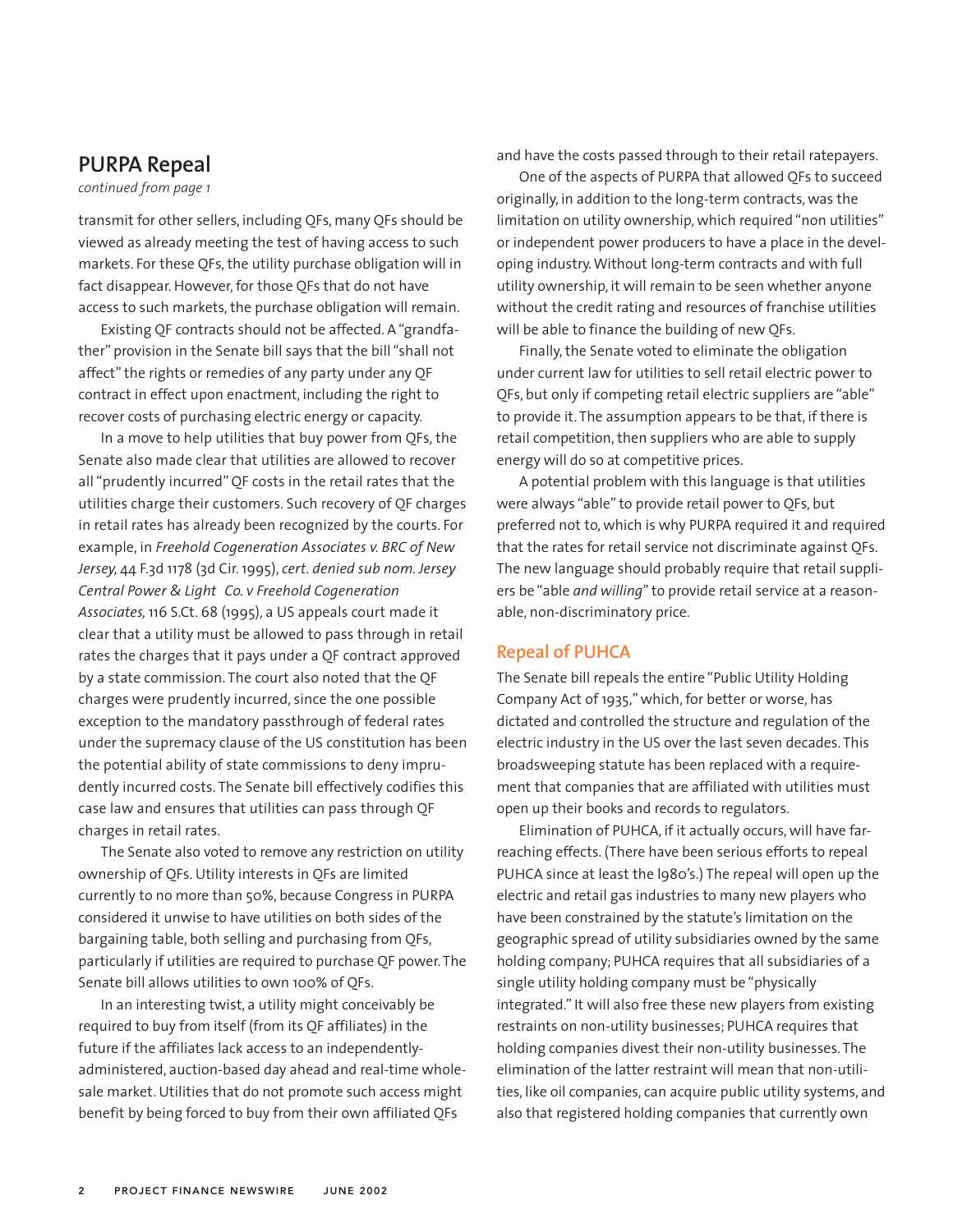many traditional, monopoly utilities will be free to diversify into other non-utility businesses.

Here are some of the opportunities that repeal of PUHCA will open up:

- Utility systems, including transmission and distribution systems, can be acquired by a holding company even though they are not capable of physical integration with existing utility systems that the holding company owns or will acquire.
- There will be no limitations on the geographic separation and spread and, therefore, on the size of electric and retail gas holding company systems, and such companies will not be regulated as utility holding companies.
- **•** There will be no need to avoid "registration" as a holding company by reincorporating in the state where an acquired utility operates. For example, Enron would not have had to reincorporate in Oregon to own Portland General Electric, thereby subjecting the holding company to Oregon regulation.
- **•** There will no longer be any limitation on interstate utility holding companies owning both retail gas and electric companies.
- **•** There will no longer be any limitation on non-utility businesses owning utilities.
- **There will be no PUHCA requirement that interstate** utility holding companies get approvals before acquiring new generating companies.
- There will no longer be any requirement that limits the number or uses of securities issued by a holding company based on subsidiary public utility gas and electric companies.
- **•** There will no longer be a requirement that states must approve interstate holding company investments in foreign utilities.
- **•** There will no longer be a federal requirement that interstate utility holding company investments in any business must be approved.
- **•** There will no longer be a federal requirement that interstate holding companies must get approval to guarantee subsidiary or other loans.
- There will no longer be restrictions on foreign holding companies owning US public utilities.

There will undoubtedly be many */ continued page 4*

qualify for the bonus if the company signed a binding contract before September 11 to acquire them. The rule for property that a company constructs itself is that construction cannot have begun before September 11. Most power plants and turbines are considered self constructed the way Congress wrote the law last March. The Joint Tax Committee staff thinks this was an error. The Senate is expected at least to move

 $\overline{\mathbf{u}}$ 

against sale-leasebacks, according to Russ Sullivan, chief tax counsel to the Senate taxwriting committee. He is less sure whether the House will act this year. Sullivan said the Senate may wait to see whether the Internal Revenue Service takes action on its own before legislating.

The US Treasury is reportedly working on guidance, but any guidance is on a slower track than was thought earlier. IRS officials had said in March that guidance would be issued by "mid-year." Now the discussion is whether to commit to such guidance in the next business plan that the IRS will issue for the 12 months starting July 1.

Meanwhile, at last count, 20 states have "decoupled" from the depreciation bonus. Many states whose tax systems piggyback on the federal income tax have decided they cannot afford lower tax receipts. Another three states allow only a partial bonus. In another five states, the state revenue departments have said the bonus is available, but bills are pending in the state legislatures to decouple. Only five state legislatures have expressly adopted the depreciation bonus (Alabama, Delaware, Oregon, Utah and Kansas).

The depreciation bonus is a speeding up of tax depreciation for new assets that are placed in service during a window period of last September 11 through December 2004 or 2005, depending on the type of asset. Most gas- and coal-fired power plants have until 2005. The idea was to give a boost to the US economy in the wake of */ continued page 5*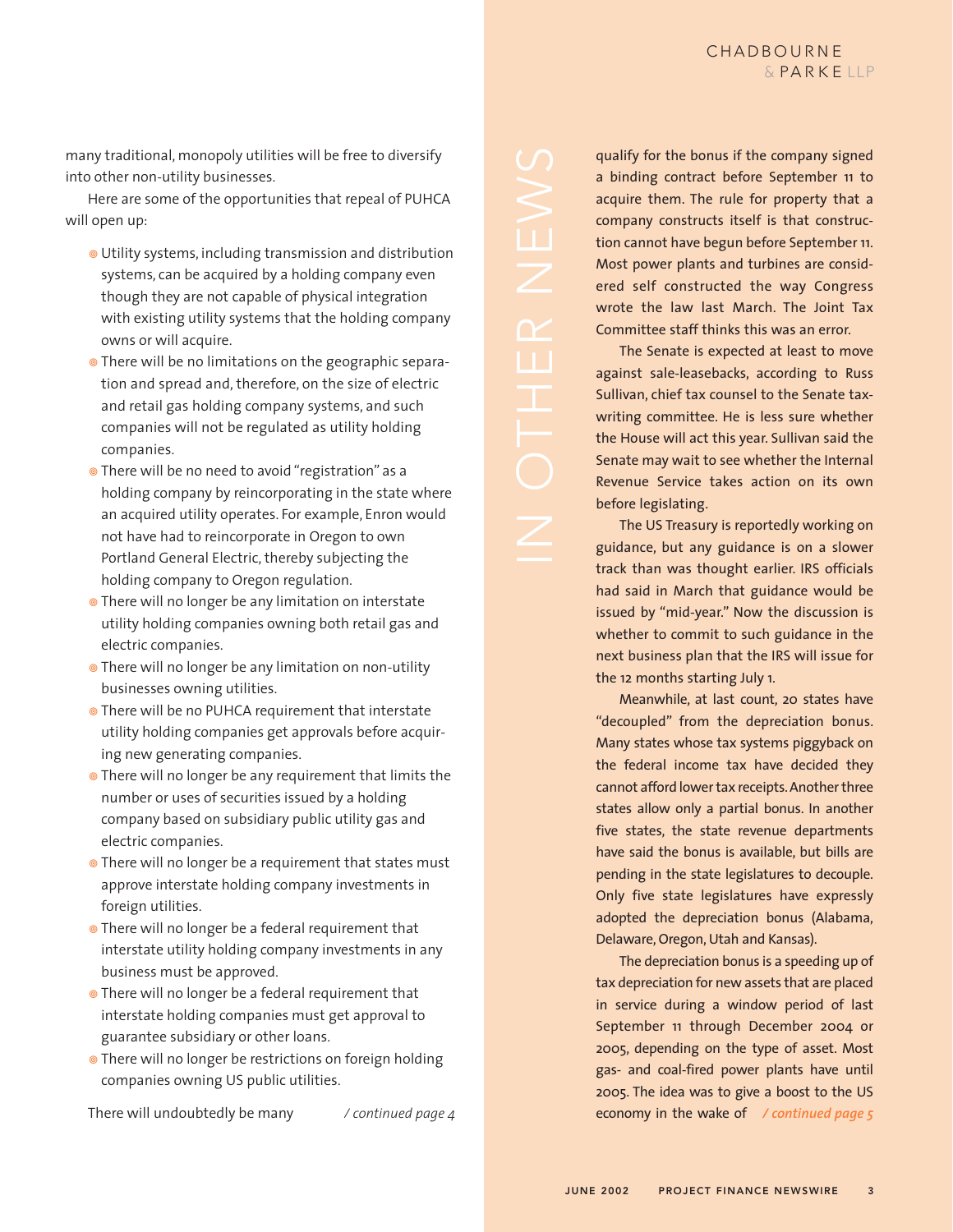## **PURPA Repeal**

*continued from page 3*

more intended and unintended impacts that will be discovered after PUHCA is repealed. The main effect of repeal is to open the gates to utility consolidation and to allow ownership of public utilities by oil companies and other large players who have not previously been active in the utility sector. At least initially, PUHCA repeal should lead to numerous opportunities for acquisition, merger and disposition of electric utility assets for all current and many new players in the electric, retail gas and independent power industries. Ultimately, the very largest players may again gain consolidated control over the retail gas and electric utility companies as they did in the 1920's before PUHCA was passed.

#### **Outlook**

A different version of the national energy plan passed the House of Representatives last July. Now that the Senate has acted,"conferees" — or senior members from the two houses of Congress — will meet to come up with a common bill to send to the president. The conference is expected to take until October to play out. There is no guarantee that House and Senate negotiators will be able to reach agreement before Congress adjourns for the year before the November elections.

The bill that passed the House last July did not terminate the purchase requirement in PURPA or repeal PUHCA.

However, the House is expected to use as its starting point for negotiations on electricity issues a bill that the chairman of the House energy and power subcommittee, Rep. Joe Barton (R.-Texas), introduced. The Barton bill is similar to the Senate bill on PURPA and PUHCA with one exception. It would not drop the current 50% limit on utility ownership of QFs.

### **Changes to FERC's Authority**

The widest utility regulatory differences between the Senate bill and the Barton bill may lie in their treatment of FERC's authority over mergers.

The Barton bill would eliminate FERC's existing authority to approve certain utility mergers; the Senate bill increases FERC's authority over mergers.

FERC currently must approve mergers or dispositions of "jurisdictional assets," which include transmission facilities and wholesale contracts, books and records, but not generation or distribution facilities. If PUHCA is repealed, there will be no federal review of mergers of generation or distribution companies, and the extent of FERC's authority to approve mergers of utility holding companies is unclear. The Senate bill transfers some of the PUHCA review authority to FERC, although under different standards than PUHCA sets. The Barton bill would eliminate the review altogether, along with FERC's existing merger approval authority.

The Senate bill also adds a list of factors that FERC must consider before allowing generators to charge market rates. These include market power, the nature of the market and its response mechanisms, and reserve margins. The Senate bill requires FERC to change to a "just and reasonable" rate any market rate that it finds is unjust and unreasonable. The bill provides for refunds of unjust and or unreasonable rates effective from the date that the commission publishes notice of its intention to initiate a proceeding. The bill does not propose to make this refund authority retroactive to sales that occur before enactment.  $\circledcirc$ 

# **More Energy Tax Incentives**

#### *by Keith Martin, in Washington*

Developers planning new power projects in the United States should take into account the possibility that an array of new energy tax incentives will become law this fall.

The new incentives could affect the choice of fuel, equipment and plant design, and how projects are financed.

They are part of a national energy plan that passed the Senate in April. The same plan passed the House last July. The two houses must still iron out differences in content between the versions of the plan that each passed before sending the final measure to the president for signature. Most observers expect the process to take until October to play out.

#### **Cogeneration**

Both houses of Congress have now passed a nearly identical tax credit for new cogeneration facilities. Therefore, assuming the national energy plan makes it the final step to the president's desk, this credit is certain to become law.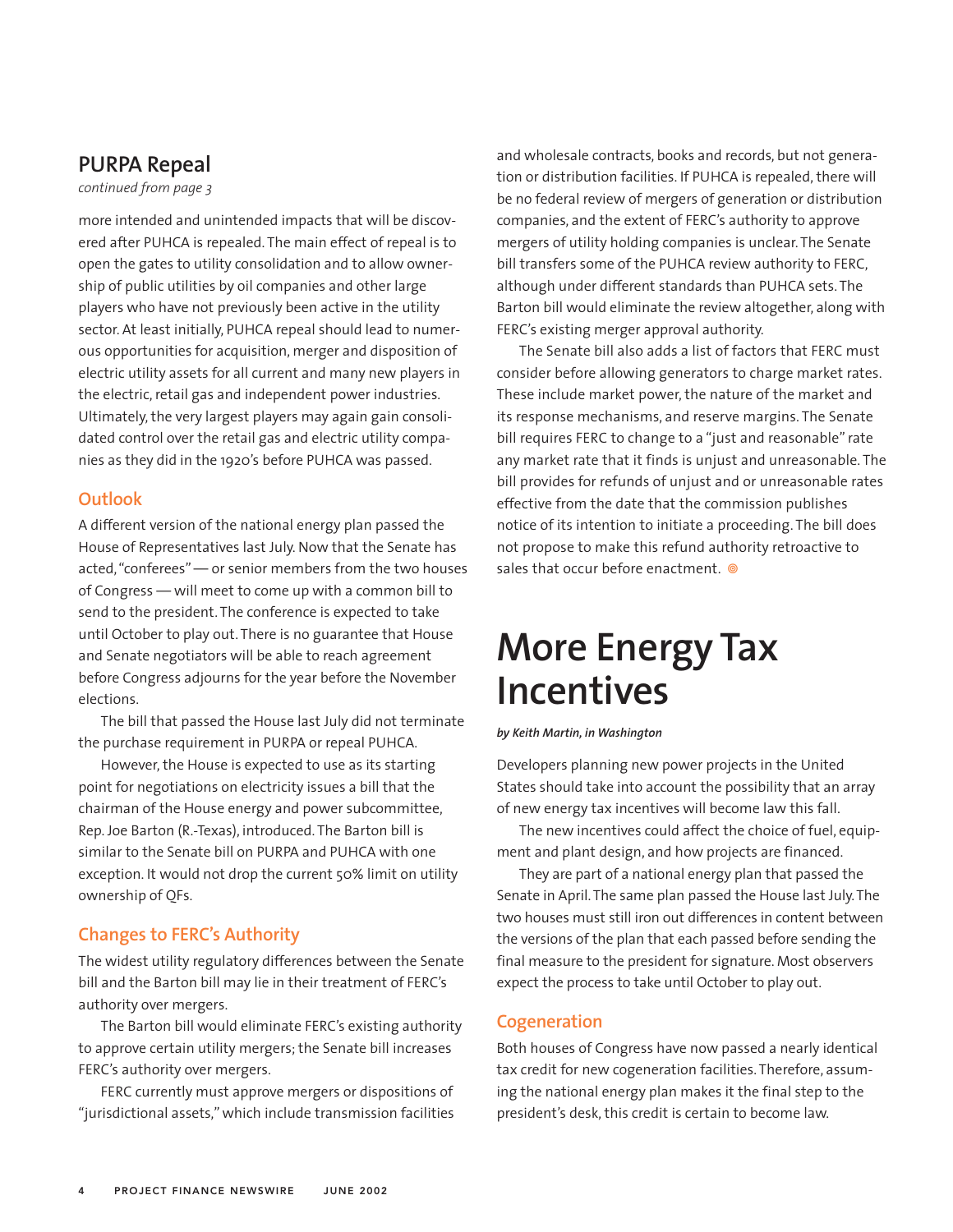A "cogeneration" facility is a plant that produces two useful forms of energy from a single fuel. One of the outputs must be steam or another form of thermal energy. The other can be electricity or mechanical shaft power. The tax credit is 10% of the capital cost of the project.

To qualify, the plant must produce at least 20% useful thermal output, and it must have an energy conversion ratio greater than 70%. That means that the energy content of the electricity or mechanical power must be more than 70% of the energy content of the fuel used to produce it. (The conversion ratio must exceed 60% for smaller projects of 50 megawatts or less in size.) The 20% thermal output test may be hard for many companies to meet. The test to be a qualifying cogeneration facility under the Public Utility Regulatory Policies Act used to be only 5% useful steam output, and this was often difficult to reach.

The Senate waived both these requirements for plants that "generate electricity or mechanical power using backpressure steam turbines in place of existing pressure-reducing valves or which make use of waste heat from industrial processes such as by using organic Rankin, Stirling, or Kalina heat engine systems." The House did not provide for a similar waiver.

Some projects will have to choose between tax credits and accelerated depreciation. Any taxpayer who claims a tax credit on his project cannot depreciate it faster than over 15 years using the 150% declining-balance method. Thus, there is no tradeoff for most gas- and coal-fired power plants, but there would be for projects that use waste fuels.

The credit can only be claimed on new plants that are put into service during a window period from 2003 through 2006. The credit is drafted currently in such a way that a plant placed in service during this window period qualifies for the full credit, notwithstanding that it may have been well under construction before 2003. Plants completed later this year would not qualify.

Developers with too little tax base to use the credit can transfer it to another company via a sale-leaseback. However, the sale must occur before the plant is put into service.

#### **Section 45**

The national energy plan will extend a section 45 credit for generating electricity from alternative fuels. The credit is currently 1.8¢ a kilowatt hour. It can be claimed currently by persons generating electricity from */ continued page 6* the terrorist attacks on US soil by giving companies an incentive to invest in new plant and equipment. A company can deduct 30% of the cost of qualifying assets immediately. The other 70% of the cost is depreciated normally. *The bonus reduces the cost of a new power plant by as much as 5.39% after the tax savings are taken into account.*

Ŧ

AN OCTOBER 31 DEADLINE is looming.

The US economic stimulus bill last March opened the door for companies that will report net operating losses on their tax returns for last year — or that can generate such losses this year — to get refund checks from the US Treasury for taxes they paid as far back as 1996. In the past, losses could only be carried back two years.

The IRS said in late May that companies that have already elected to forego any carryback of losses — before realizing that a longer carryback is allowed — or that chose earlier to take advantage only of a two-year carryback can still change their minds. However, they must act by October 31.The IRS announcement is Revenue Procedure 2002-40.

A STRATEGY FOR REPATRIATING FOREIGN EARNINGS was upheld.

The Limited, which owns a number of trendy clothing stores, used \$175 million in earnings that were parked in a Hong Kong subsidiary to buy certificates of deposit, or CDs, from its US subsidiary that issues credits cards to customers of the company's stores. In effect, the Hong Kong company lent the money for use by the company in the US.

The Hong Kong company did not lend the money directly to its US affiliate. Rather, the Hong Kong company first set up a new subsidiary in the Netherlands Antilles and then made a capital contribution of the \$175 million to this new Netherlands Antilles subsidiary, which lent the money back to the United States. */ continued page 7*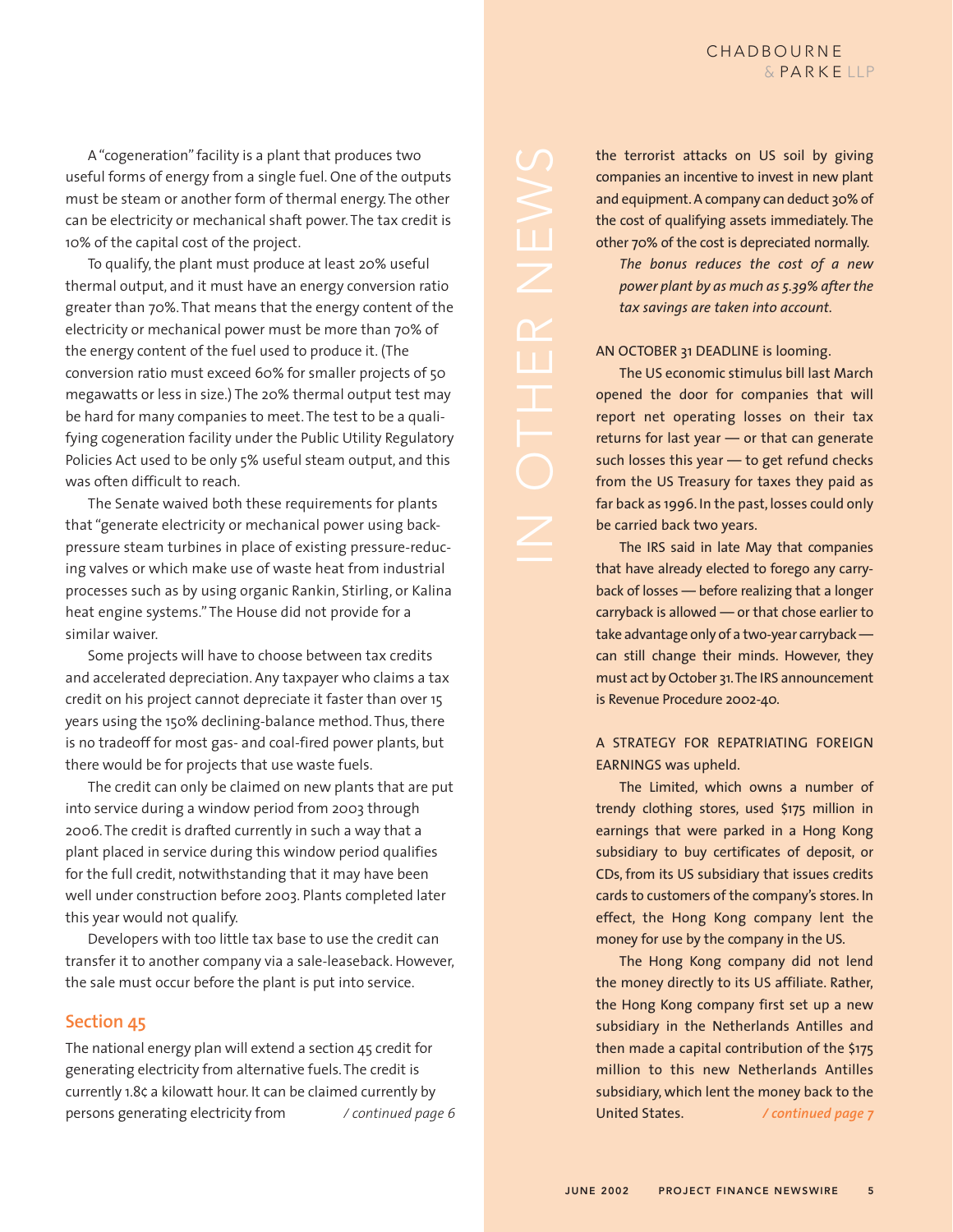## **Tax Incentives**

#### *continued from page 5*

wind,"closed-loop" biomass and poultry litter. The current deadline for placing projects in service to qualify for credits is December 2003. Credits run for 10 years after a project has been placed in service. The amount is adjusted each year for inflation."Closed-loop" biomass refers to trees or other plants that are grown exclusively for use as fuel in power plants.

Both houses of Congress have now voted to extend the deadline for placing new alternative fuels projects in service to December 2006. (The House did not extend the deadline for poultry litter projects.)

Both houses also voted to add to the list of eligible fuels. The House would allow credits for the first time to persons who use "open-loop" biomass or landfill gas to generate electricity."Open-loop" biomass is defined as "solid, nonhazardous, cellulosic waste material which is segregated from other waste material" and that falls into one of three categories. The categories are certain forest wastes,"solid wood waste materials" (like crates and construction wood wastes), and waste from "agriculture sources." Municipal solid waste of the kind that is normally disposed in landfills, most old growth timber and paper that is commonly recycled are not "open-loop" biomass.

The Senate did not add landfill gas to the list of eligible fuels. However, it added a long list of other fuels:"open-loop" biomass, hog and cattle manure (and straw bedding), geothermal and solar energy, municipal biosolids, recycled sludge and small irrigation power projects of up to five megawatts in capacity that generate electricity "without any dam or impoundment of water through an irrigation system canal or ditch."The Senate also voted to let credits be claimed by owners of some existing power plants that use biomass and that are modified to co-fire with coal. Many of the Senate additions are not expected to remain in the final bill.

The Senate voted to let tax-exempt electric cooperatives, municipal utilities, state and local governments and Indian tribes sell the section 45 credits on projects they own to other taxpayers for cash. It also deleted a rule under current law that a project cannot benefit from section 45 credits to the extent it was financed with tax-exempt debt.

The Senate had to scale back the cost of its provision because it added so many new fuels. Some projects that use fuels that the Senate is adding to the list of eligible fuels

would qualify for only three or five years of credits rather than the full 10 years under current law. For example, openloop biomass facilities would receive only three years of credits under the Senate bill.

#### **Clean Coal**

The national energy plan provides new tax incentives for retrofitting or repowering existing coal-fired power plants or for building brand new plants — with clean coal technologies. There are three incentives in the Senate bill. There are two in the House bill. The provisions are almost impossibly complicated; they make a mockery of claims by Congress that it wants to simplify the US tax code.

The Senate voted for a tax credit of 0.34¢ a kilowatt hour for generating electricity at existing coal-fired power plants that are retrofitted within the next 10 years to use clean coal technologies. Credits would be claimed on the electricity output for 10 years after a plant is returned to service. The plant cannot have a nameplate capacity greater than 300 megawatts. Only 4,000 megawatts of capacity can qualify for this "retrofit" credit. Projects would have to be certified in advance by the Internal Revenue Service. The list of clean coal technologies includes advanced pulverized coal or atmospheric fluidized-bed combustion, pressurized fluidized-bed combustion and integrated gasification combined cycle. The bill imposes other requirements, such as maximum heat rates and emissions tests. The project could not have received any clean coal technology money from the US Department of Energy.

The Senate also voted for an investment tax credit for 10% of the capital cost of new or retrofitted clean coal plants. (A company whose retrofitted plant qualifies for the production credit of 0.34¢ a kilowatt hour could not also claim this credit.) A project would have to jump through a series of hoops to qualify. The hoops vary depending on the technology. For example, a plant using pressurized fluidized-bed combustion must be placed in service by 2016, and its heat rate and carbon emissions must comply with standards set by statute. Only 500 megawatts of pressurized fluidized-bed combustion projects in total can qualify for the tax credit, and only 250 megawatts of such capacity put into service before 2009 qualifies. Projects would have to apply in advance to the IRS for confirmation they fit under the megawatt cap.

Finally, the Senate voted for a production tax credit for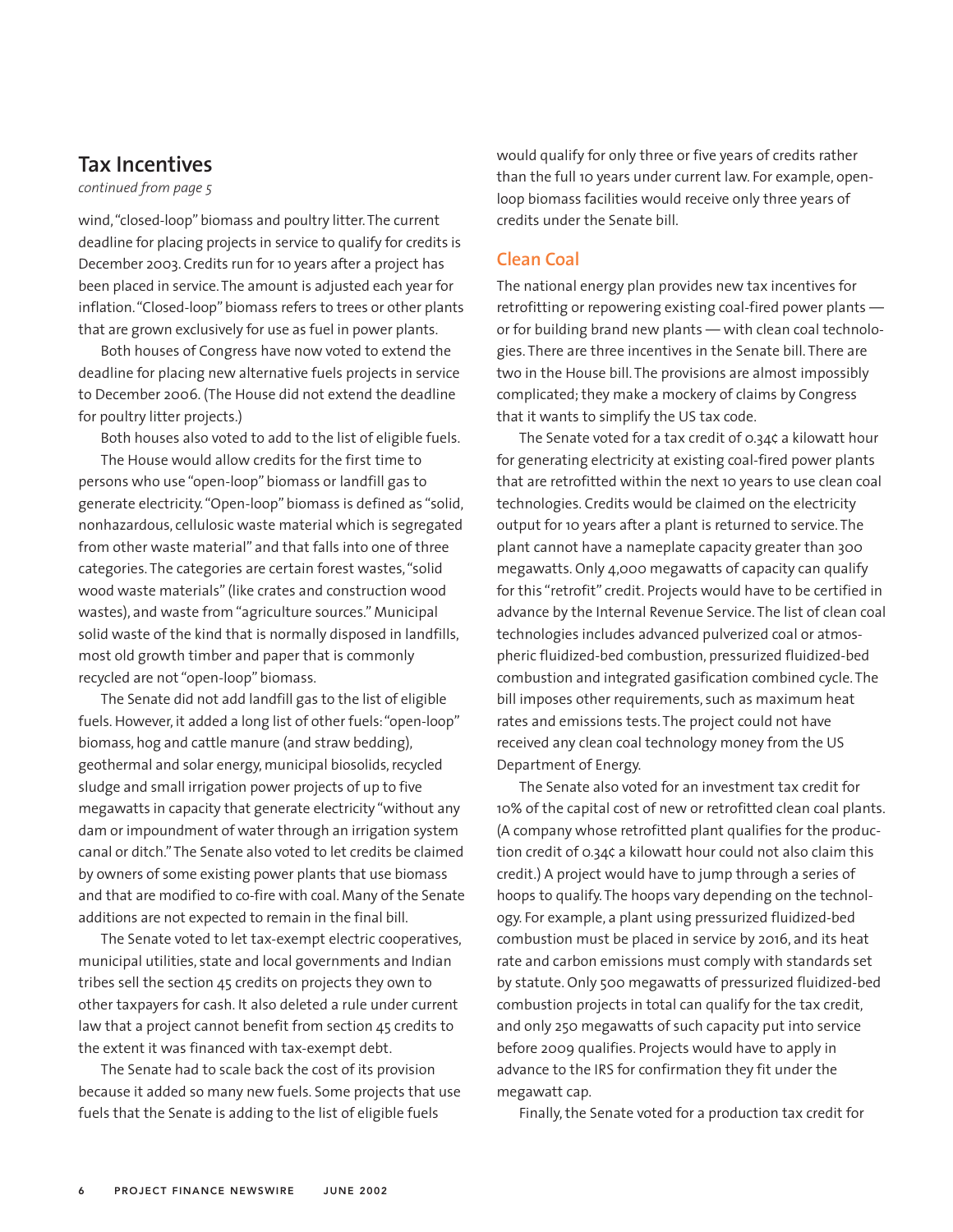the same projects that qualify potentially for the investment credit. This credit would run for 10 years. The amount would vary from 0.1¢ to 1.4¢ a kilowatt hour depending on when the power plant is placed in service and on its design net heat rate. Plants that produce fuel or chemicals from coal rather than electricity — could also qualify. The credit would be claimed on each 3,413 Btus of fuel or chemicals produced.

#### **Section 29**

The Senate voted to allow more time for taxpayers to place projects in service to qualify for section 29 credits.

Section 29 credits are tax credits for producing oil from tar sands or shale, gas from coal seams, tight sands, Devonian shale, geopressured brine and biomass, or synthetic fuel from coal. The tax credit was \$1.083 an mmBtu for such fuels (other than tight sands gas) produced during calendar year 2001. The amount is adjusted each year for inflation. The credit was originally enacted in 1980 after the Arab oil embargo as an inducement to Americans to look in unusual places for fuel. Credits run currently through 2002 on most gas projects. However, the wells had to have been drilled by 1992 to qualify. Credits for most syncoal projects and many landfill gas projects run currently through 2007. Landfill gas and syncoal projects had to be in service by June 1998 to qualify.

The Senate voted to create a new window period during which new projects can be placed in service.

The new window period — for projects other than synfuel plants — would run from the day President Bush signs the national energy plan into law through December 2004 . Such projects would qualify for three years of tax credits on their output.

New synfuel plants would have through 2006 to be put into service and would qualify for five years of tax credits.

The credit for all new plants would be fixed at 51.7¢ an mmBtu. There would be no inflation adjustments.

The Senate voted to allow high carbon fly ash to be used as a feedstock in synfuel plants. Current law limits the feedstock to coal. The Senate also voted to tighten the definition of "synthetic fuel." Future plants would be viewed as producing synfuel only if two things are true about the output. Nitrogen oxide and sulfur dioxide emissions from burning the synfuel must be at least 20% less than emissions from burning the raw coal used as feedstock, and the output must have a "market value" at least 50% */ continued page 8*

No US taxes had been paid on the \$175 million; the Limited organizes its offshore operations that so that US taxes can be deferred as long as the earnings remain offshore. US taxes are supposed to be triggered when the money is brought back to the US in any form that gives the US group effective use of the money in the United States. US tax is also triggered if an offshore subsidiary with earnings invests the earnings in "United States property." However, there is an exception for "deposits with persons carrying on a banking business."Thus, money can be parked in a US bank account without triggering a US tax.

The US Tax Court wasted no time in declaring the arrangement triggered US income taxes on the earnings.

However, a US appeals court overturned the decision. The appeals court said taxes were not triggered because the Netherlands Antilles company did nothing more than make a bank deposit. It said the credit card company qualified as a "bank." The case is *The Limited v. Commissioner*. The appeals court announced its decision in April.

*The decision is one of a series of losses for the US government in significant tax shelter cases in the past year. The government has tended to win such cases in the lower courts, where the judges seem more prone to set aside tax schemes that work technically but that arguably violate the law in spirit, only to lose on appeal.*

AGGRESSIVE CORPORATE TAX PLANNING is coming under fire from Congress.

The US Senate is expected to pass a bipartisan bill — with support from the Bush administration — this summer that would require corporations to have at least a "more-likely-than-not" opinion that a tax position is justified in order to avoid steep penalties if the company is caught on audit. Under current law, such */ continued page 9*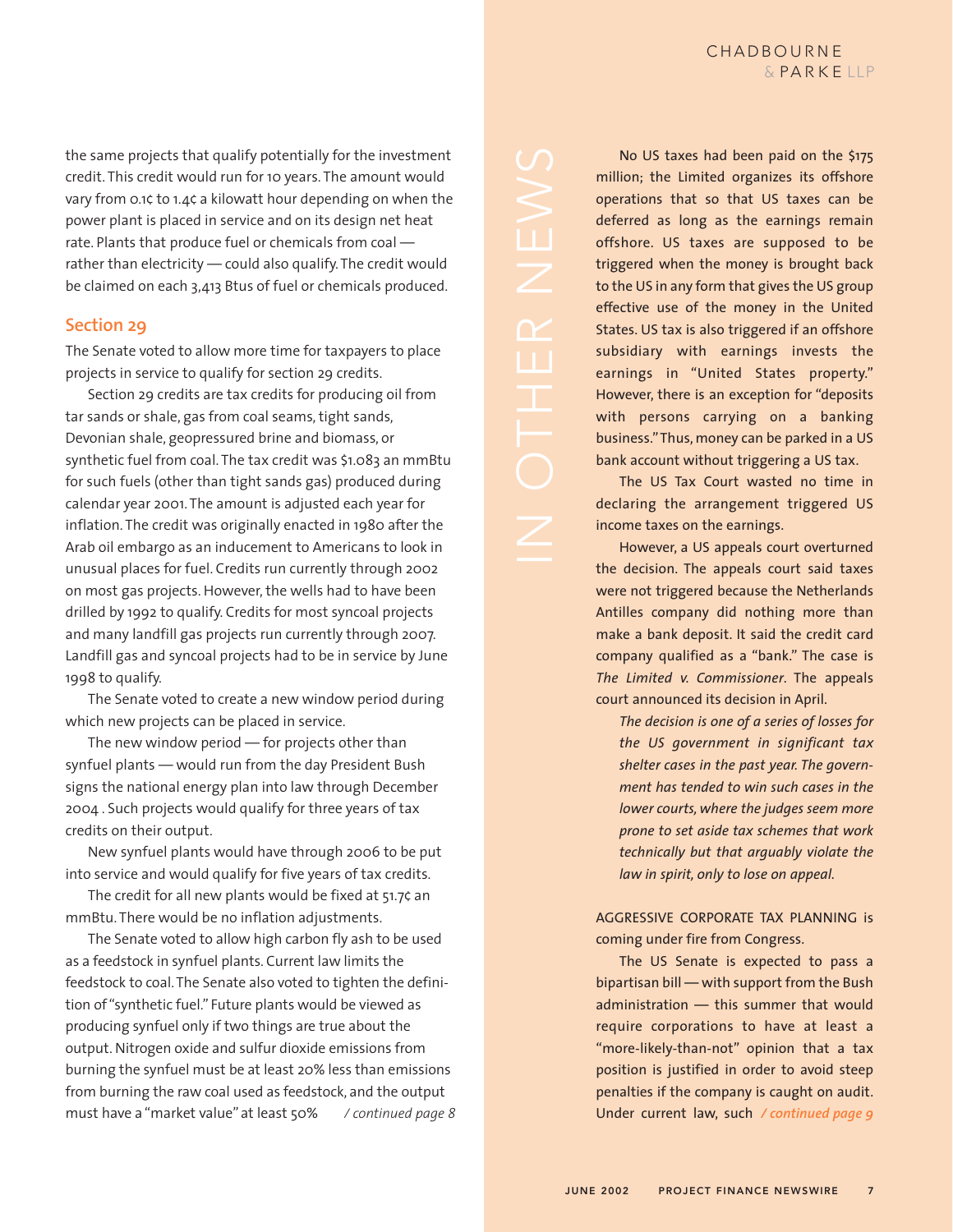## **Tax Incentives**

#### *continued from page 7*

higher than the raw coal. The Senate made a last-minute change in the provision at the request of Senator Max Baucus (D.-Montana) to allow a 20% reduction in mercury emissions to substitute for a reduction in sulfur dioxide. Baucus is chairman of the Senate tax-writing committee.

In what looks like an effort to help a single project, the Senate voted to allow credits to be claimed for another two years through 2004 at a coal gasification project that uses lignite as feedstock and produces coke, coke gas and other products.The facility was originally placed in service before 1993. Credits at it expire under current law at the end of this year.

The House voted as part of its version of the energy plan to extend section 29 credits, but not for synfuel plants.

#### **Indian Reservations**

Projects on Indian reservations qualify currently for special rapid tax depreciation and wage credits tied to the number of Indians hired to work on the project. A project must be operating by December 2004 to qualify. Both houses voted to extend this deadline by another year through December 2005. The House extends the deadline only for power plants, gas pipelines and a few other assets. The Senate extends it for all projects.

#### **Fuel Cells**

The Senate energy plan includes a tax credit for investing in fuel cell power plants and microturbines. The credit applies to equipment put in service by December 2006.

The credit for fuel cells is 30% of the capital cost. However, the amount claimed as a credit cannot exceed \$1,000 per kilowatt of generating capacity. The fuel cell power plant must have a capacity of at least 0.5 kilowatts and operate at least at a 30% generating efficiency.

The credit for microturbines is 10% of the capital cost. The amount claimed as a credit cannot exceed \$200 per kilowatt of capacity, and the microturbine must have a generating efficiency of at least 26%.

#### **Outlook**

The energy plan the House passed last July has \$32 billion in energy tax incentives. The Senate voted in April for \$15 billion. Senator Charles Grassley (R.-Iowa), the ranking Republican on the Senate tax-writing committee, predicted soon after the Senate vote that the final compromise will be about \$20 billion.

Enactment of the national energy plan is not assured. Gene Peters, vice president for legislative affairs for the Electric Power Supply Association, said in late May he gives it a 60% chance. Jonathan Weisgall, chief lobbyist for MidAmerican Energy Holdings Company, said he thinks the politics of the plan favor enactment this year. Farm-state Senators — including Tom Daschle (D.-S.Dakota), the Senate leader — like the ethanol provisions. President Bush has made enactment of the plan one of his goals for the year. And the Republicans who control the House see a benefit to passing a bill with strong incentives for renewable energy in an election year to counter charges that they are too closely aligned with big oil and too insensitive to the environment.

Nevertheless, the measure is on a slow track. The House and Senate passed different bills. The differences must be reconciled. The Senate moved quickly in early May to appoint 18 Senators as "conferees" to negotiate with the House. The House has moved more slowly, and could name more than 50 members of Congress as negotiators in early June. The process is expected to take until October to play out fully.

# **When Is Planning to Accelerate Earnings "Fraud"?**

*by Neil Golden, in Washington*

For public companies, events of recent months have spotlighted the question of when financial transactions having the effect of boosting revenues or earnings or reducing taxes may cross the line to constitute a fraud on shareholders or creditors.

Transactions designed to keep debt off a corporate balance sheet, accelerate the reporting of revenues or earnings, or generate losses for income tax purposes should be analyzed with extra care in light of the renewed attention being paid to certain of such arrangements by the Securities and Exchange Commission.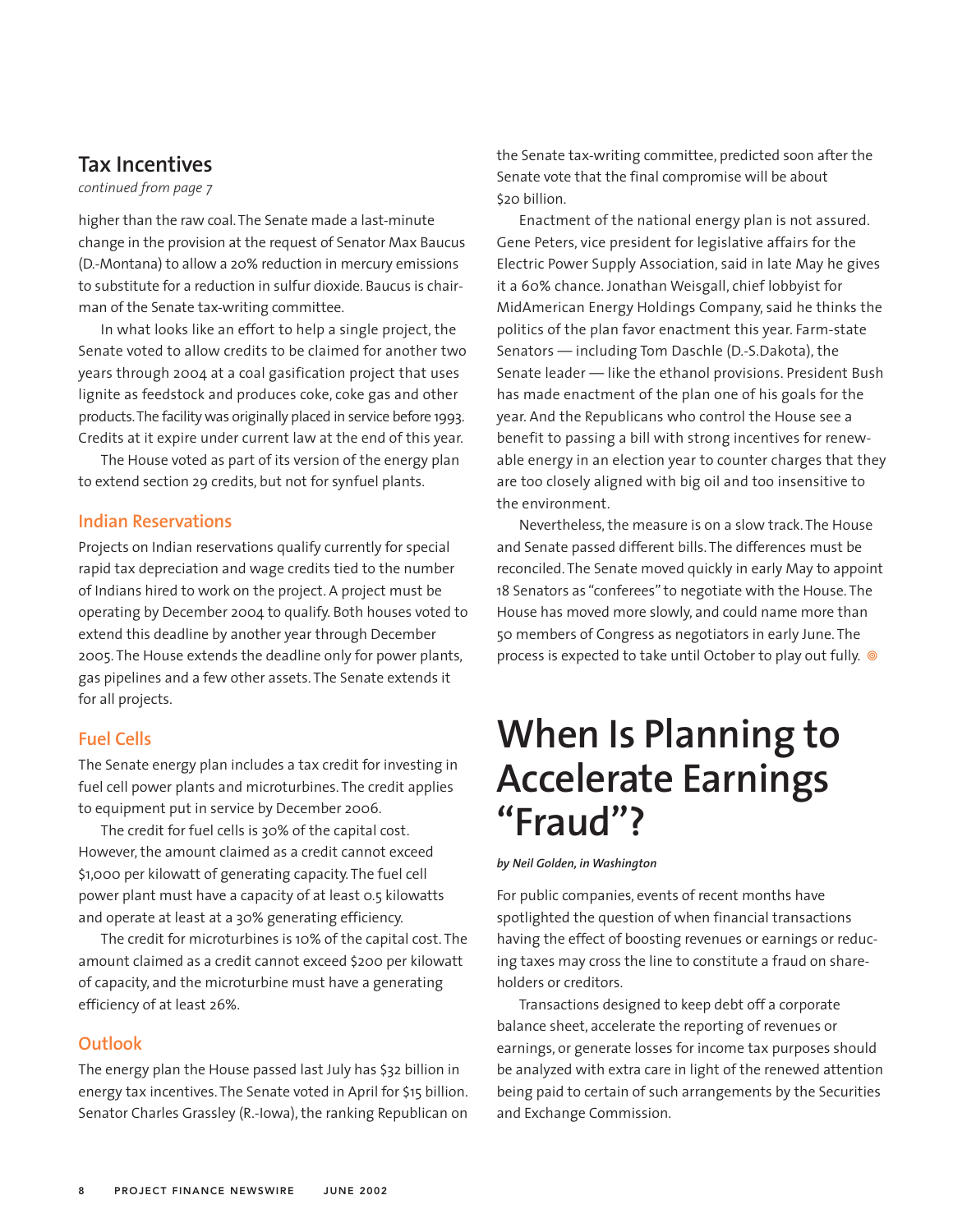This article summarizes recent actions taken by the SEC in some of these matters.

Senior executives and general counsel of public companies should take particular care in evaluating proposed transactions whose primary effect may be viewed as revenue or earnings management without an independent business purpose or that may otherwise be viewed as potentially misleading to investors if not adequately disclosed.

#### **Background**

The collapse of Enron has served as a wake-up call for financial reporting in the energy industry.

In recent weeks, a number of major public energy companies have announced that they are restating their revenues and expenses to disregard so-called "wash" trades in which electricity was simultaneously sold and repurchased from a counterparty with essentially no financial risk or gain involved in the transactions. Other public energy companies have issued public statements as a result of the increased market scrutiny in this area denying that they engaged in such transactions.

The SEC has launched investigations into the use of certain financial arrangements, including in the case of Enron the alleged improper use of special purpose entities to keep large amounts of debt off the parent company's balance sheet and lack of public disclosure of such transactions. Some companies have restated their balance sheets to bring formerly off-balance sheet debt onto the balance sheet.

The dollar amounts involved in many of these arrangements are huge. Restatements of revenues for some companies have involved billions of dollars of adjustments.

The energy industry is only the latest industry to face questions over the validity of financial reporting for certain types of transactions. In what is clearly a trend crossing several industries, a number of publicly-traded telecommunications companies also are being scrutinized for accounting practices related to alleged improper recognition of revenues in connection with sales of capacity on newly-constructed fiber-optic lines and swap transactions. The SEC has opened investigations into the financial reporting practices of firms such as Qwest Communications and Global Crossing Ltd. as well as Enron in connection with such arrangements.

#### **Lines Drawn by the Law**

A number of provisions in the federal */ continued page 10*

penalties can usually be avoided by showing there was "substantial authority" for a position. Substantial authority is a weaker standard than "more likely than not."

In addition,a company would not be able to rely in the future on an opinion where the tax adviser receives fees from a broker or investment bank, or the fees he is paid are contingent on a successful closing or the amount of the tax savings the adviser can generate.

The Senate bill distinguishes among three types of aggressive tax planning.

Corporations would have to flag for the IRS all "listed transactions" (transactions that the IRS has put the public on notice will be challenged). If the IRS then disallows the tax benefits, the company would face an automatic 20% penalty. There is no way to avoid the penalty by showing that the company thought it had good grounds to claim the tax benefits. The penalty would jump to 30% if the company failed to disclose the transaction to the IRS, and it would have to report the penalty to its shareholders in a filing with the US Securities and Exchange Commission.

The next level down of aggressive tax planning is "reportable transactions" that have tax avoidance as "a significant purpose." The Bush administration is still fine tuning a list of warning signs that make a transaction "reportable." The warning signs include the fact that the company is indemnified against loss of the tax benefits or the transaction was marketed under conditions of confidentiality. If such a transaction is not reported and the tax benefits are later disallowed, then the company would face an automatic 25% penalty and have to report the penalty to the SEC. The company could avoid the penalty only by flagging the transaction for the IRS and by having a credible "more-likely-thannot" opinion from an outside tax adviser.

Another level down is "reportable transactions" that do not have tax avoidance as "a significant purpose." */ continued page 11*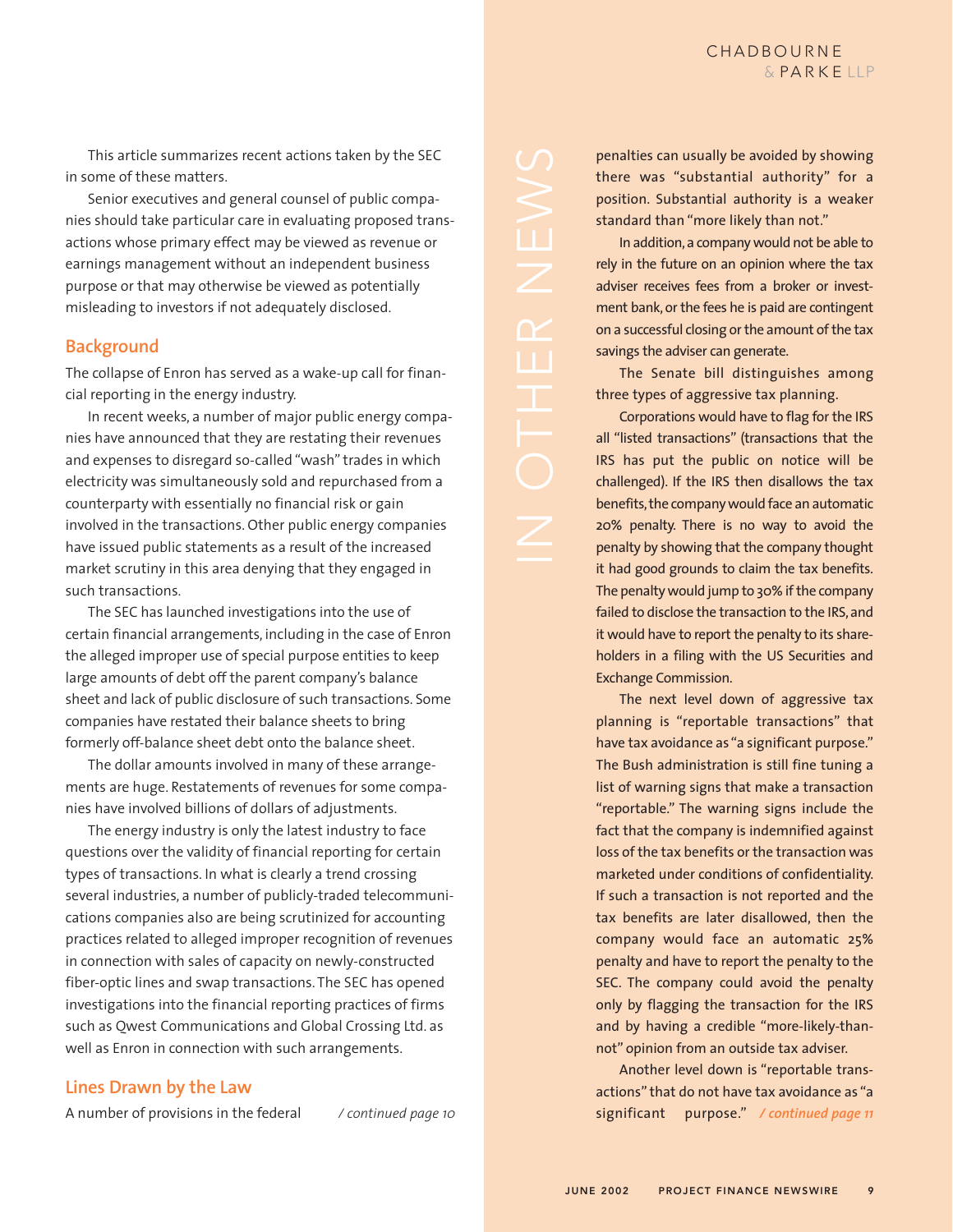## **Earnings Ploys**

*continued from page 9*

securities laws and regulations address the accurate reporting of financial transactions.

Among them is section 13(a) of the Securities Exchange Act of 1934 — called the "Exchange Act" — and the related SEC rules that require issuers of securities registered with the SEC to file annual and quarterly reports with the SEC and to keep the reported information current. Courts have construed this requirement to mean that the reports must be true and correct.

Section 13(b)(2)(A) of the Exchange Act requires public companies to keep books and records that accurately and fairly reflect their transactions and dispositions of assets. SEC Rule 12b-20 requires the inclusion of any additional information that is necessary to make the required financial statements, in light of the circumstances in which they are made,

In addition, SEC Rule 10b-5 makes it unlawful for any person, in connection with the purchase or sale of any security, to employ any device or scheme or engage in any act to defraud, or to make any untrue statement of a material fact or to omit to state a material fact necessary in order to make the statements made, in light of the circumstances, not misleading. Section 10b-5 may be used by private litigants as well as the SEC to bring actions against issuers of securities, as well as officers and directors of such issuers, in connection with alleged accounting irregularities.

#### **Good Rule of Thumb**

A proposed transaction affecting the timing or amount of revenues or earnings should meet a two-pronged test from a legal point of view.

First, does the manner in which the proposed transaction is to be reported on the company's financial statements comply with GAAP?

> Second, even if the transaction as proposed to be reported complies with GAAP as a technical matter, does the proposed manner of reporting ensure that the transaction is fairly and adequately disclosed to investors when viewed from the broader perspective of the company's overall business? Recent enforcement actions by the SEC and other

Transactions affecting the timing or amount of earnings should meet a two-pronged test.

not misleading. Courts have held that information regarding the financial condition of a public company is presumed to be material.

Section 13(b)(2)(B) of the Exchange Act requires public companies to maintain a system of internal accounting controls sufficient to provide reasonable assurance that transactions are recorded as necessary to permit preparation of financial statements in accordance with generally accepted accounting principles, or "GAAP," and to maintain accountability of assets. Financial statements included in SEC filings must comply with SEC Regulation S-X, which, in turn, requires that such statements be prepared in conformity with GAAP. The SEC's enforcement actions related to alleged improper accounting for financial transactions by publiclyreporting companies frequently arise under these provisions.

Commission pronouncements show the importance of both parts of this test in evaluating a potential transaction.

In April 2002, Xerox Corporation agreed to pay a \$10 million fine and signed a consent order with the SEC in connection with its practices in booking certain lease revenues, to settle an SEC complaint alleging that Xerox used so-called "accounting actions" to manage its earnings improperly and disguise its true operating performance over a four-year period. According to the SEC's release, the use of the special "one-time actions" and other "accounting opportunities" were closely tracked by senior management and accounted for as much as 37% of Xerox's operating profit during at least part of the period in question. The release noted that without those special accounting arrangements, Xerox's earnings would have fallen short of market expecta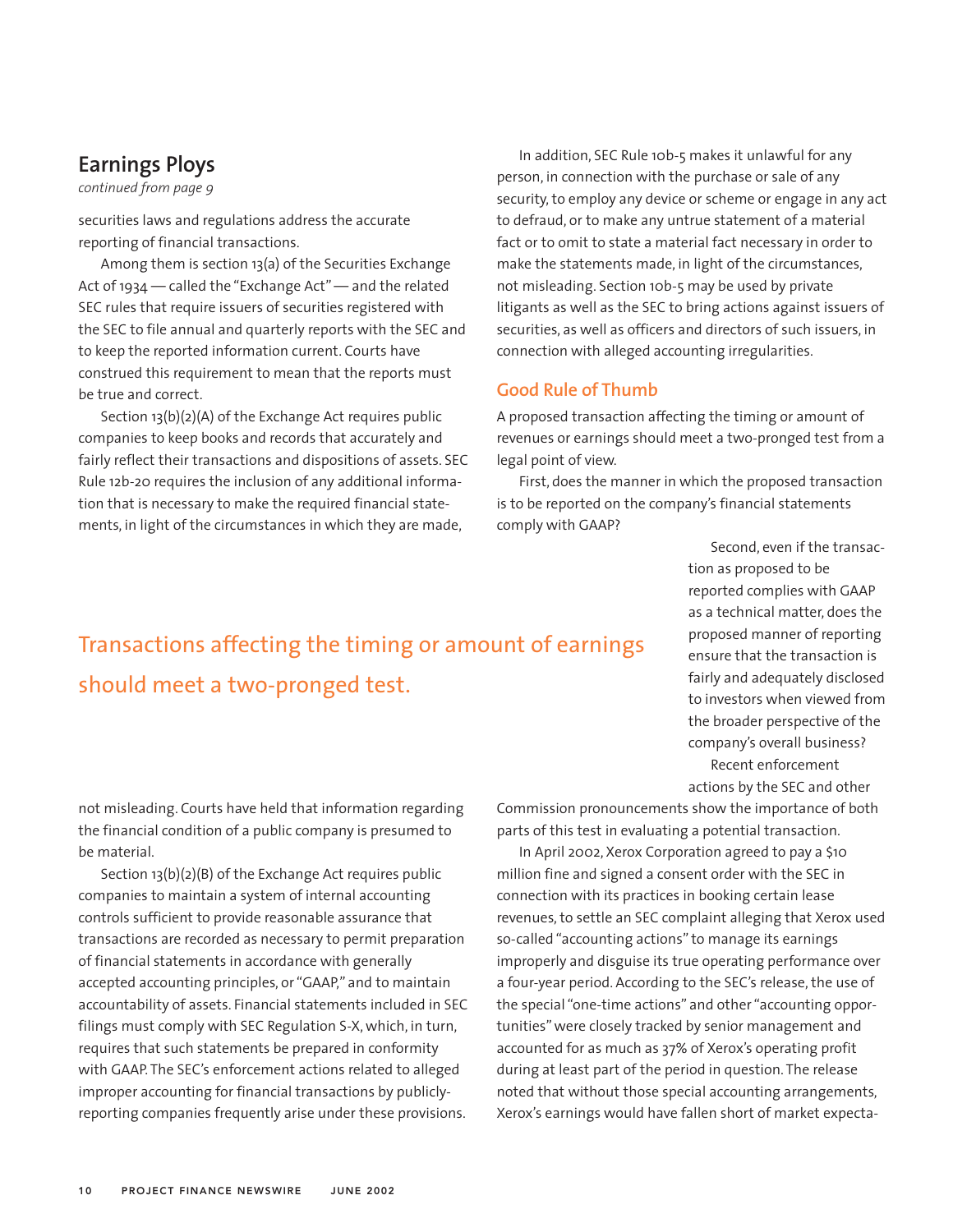tions, often by a wide margin, in almost every reporting period from 1997 through 1999.

Xerox's accounting actions related largely to its leasing arrangements, which typically involved a single monthly payment under a bundled contract with the customer that covered three components: the lease of the equipment itself, a servicing component and a financing component. Under GAAP, Xerox was required to book revenue from the equipment component at the beginning of the lease, but was required to book revenue from the servicing and financing components over the term of the lease. According to the SEC's complaint, Xerox used complex accounting actions to shift revenue that the company had historically allocated to the servicing and financing components of the leases to the equipment component, thereby increasing revenues and earnings in the near-term periods by material amounts.

The SEC alleged that "[i]n violation of GAAP, Xerox had failed to disclose these methodologies, and the numerous changes it made to them, to investors, creating the appearance that the company was earning much more from its sales of equipment than it actually was."The complaint "alleges that the failure to disclose the changes in accounting methods and estimates was fraudulent."Without admitting or denying the SEC's charges, Xerox agreed as part of the settlement to restate its financial statements for the years 1997 through 2000 to make appropriate adjustments in the timing and allocation of its lease revenue recognition. It was also granted a 90-day extension to file its Form 10-K for the year 2001 to make similar adjustments.

Edison Schools, Inc., which operates public schools on a for-profit basis, recently settled charges with the SEC regarding alleged improper recognition of revenues and other securities law violations. Edison receives management fees from school districts in a stated per-pupil amount. Management contracts between Edison and the school districts generally provide that Edison is responsible for operating the schools from these fees. However, teachers in schools operated by Edison often remain employees of local school districts and are paid by the districts directly from funds withheld from the per-pupil payment to Edison.

Under GAAP, if Edison was deemed the primary obligor for the teacher salaries, it would be appropriate for Edison to report its revenues on a gross basis — in other words, to book as its revenues the total-per pupil */ continued page 12*

The company would avoid an extra taxshelter penalty simply by flagging the transaction for the IRS. However, if it failed to report, it would need a credible "more-likelythan-not" opinion to avoid the extra penalty.

The bill not only requires companies to get stronger opinions in the future but, for the first time, it also will put directly into the US tax code standards for tax opinions. For example, the law or accounting firm giving the opinion will not be able simply to rely on representations from the company about material facts that turn out in retrospect to have been unreasonable. In a joint statement released by the Senate tax-writing committee, the committee chairman, Max Baucus (D.-Montana), and the senior Republican, Charles Grassley (R.-Iowa), said they "think a taxpayer should not claim a position on a tax return that the taxpayer does not believe is correct unless this fact is disclosed to the IRS."

Under the bill, each "material" adviser meaning law firm, investment bank, broker — involved in structuring, selling or implementing any tax shelter would have to report details about the transaction, including the advice given, to the IRS. Advisers would have to forfeit as much as 75% of their fees or \$200,000, whichever is greater, for failure to report a "listed transaction." The penalty for failing to report other transactions is \$50,000.

AN AMNESTY for reporting aggressive tax schemes to the IRS to avoid penalties netted about 1,600 disclosures. The amnesty expired on April 23.

The government said about 1,000 disclosures involved "listed transactions" that the IRS has put the public on notice will be challenged. (An example of a listed transaction is a type of cross-border lease called a LILO, or "lease-in-lease-out.") By coming forward, the companies making disclosures avoid an */ continued page 13*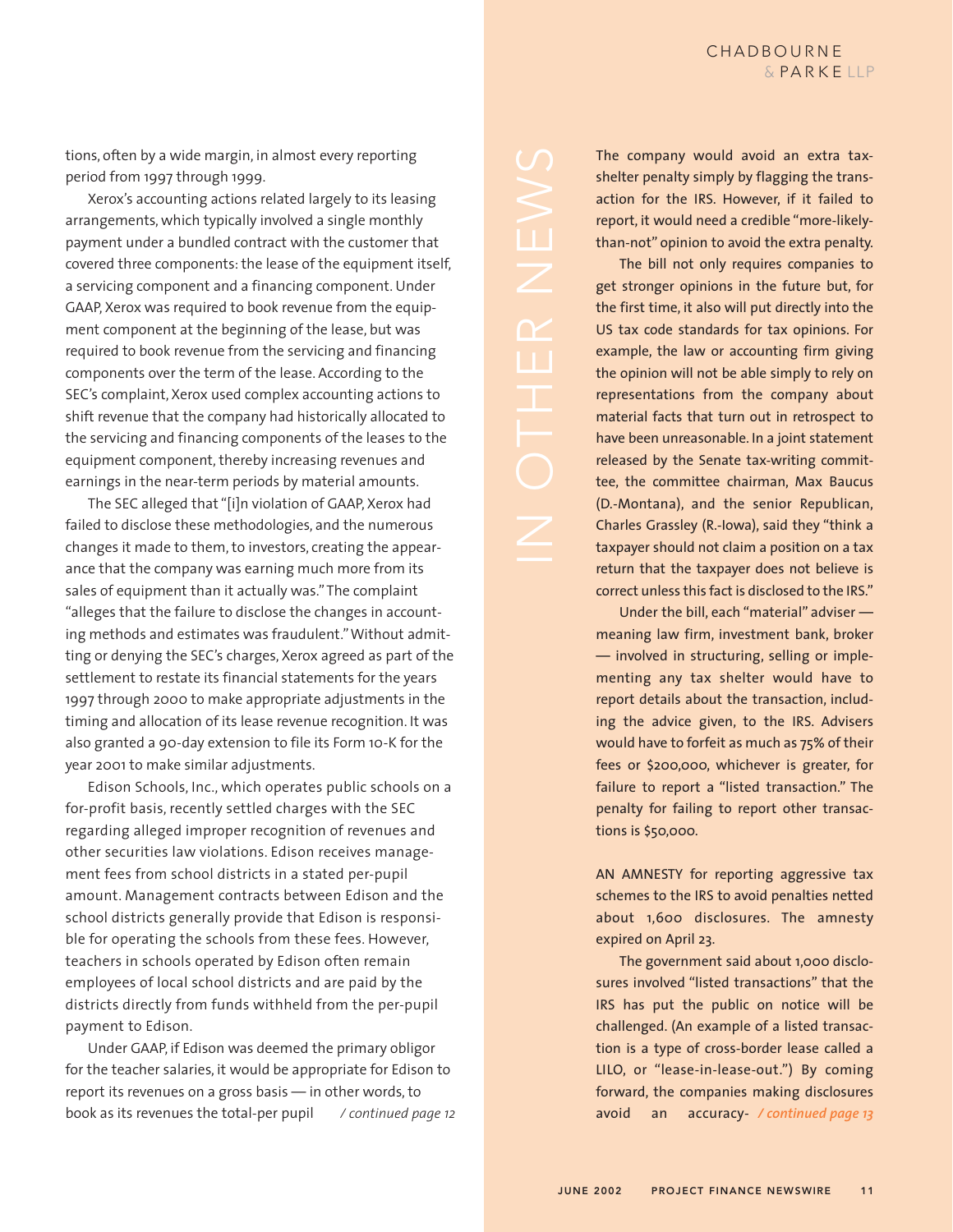## **Earnings Ploys**

*continued from page 11*

amount including amounts paid directly by the school districts to the teachers. On the other hand, if Edison was not the primary obligor for the teacher salaries, Edison would have to report its revenues on a net basis, excluding the teacher payments from the per-pupil amounts.

In its SEC filings, Edison included as revenue all per-pupil fees that the districts were obligated to pay it under the

accounting practices of Global Crossing and Qwest with respect to recognition of revenues on their financial statements. One issue is the manner in which "roundtripping" transactions were booked. In one such situation, according to published reports, Qwest sold capacity on its US fiber optic network to Global Crossing for \$200 million while Global Crossing sold capacity on its international fiber optic network to Qwest for the same amount. As reported, Qwest recorded its US capacity sales as operating revenue and then offset that amount completely by

> expensing its cost of purchasing the international capacity, while Global Crossing also booked the sale of its international capacity to Qwest as operating revenue but did not offset that amount by the amount Global Crossing paid for the US capacity. Instead, Global Crossing recorded its purchase of US capacity from

# An opinion that financial reporting complies with GAAP is not enough.

management agreements, without disclosing that there was any set-off for teacher salary amounts that were paid directly by the school districts to teachers. Edison did report the offsetting expense for the teacher salaries, so there was no effect on Edison's net income from reporting revenues on a gross rather than a net basis.

The SEC charged that Edison violated federal securities laws by failing to disclose that the teacher salary component of its revenues was never actually received by Edison but was paid directly by the school districts to the teachers, with the effect that Edison's revenues were inflated by such amounts. The SEC determined that the school districts retained a level of control over the teachers' salaries such that Edison was not a "primary obligor" with respect to the amounts and that, accordingly, the amounts should not have been included in Edison's reported revenues — even though this practice did not affect reported earnings or income. The SEC noted, "technical compliance with GAAP in the financial statements will not insulate an issuer from enforcement action if it makes filings with the Commission that mischaracterize its business, or omit significant information."

The SEC recently opened an investigation into the

Qwest as a capital expenditure on its balance sheet, with no offsetting immediate effect on its income statement. As reported, both companies claim that the accounting treatment given to their respective transactions complies with GAAP.

The head of accounting in the SEC's enforcement division is quoted as saying that even if the transactions were reported in compliance with GAAP, if there is no business purpose in the round-tripping transactions, then the recording of revenues from the transactions could be "materially misleading" and, if the purpose of the transactions was to mislead investors and the impact of the transactions was material, the SEC could consider the transactions to be fraudulent.

Enron is also alleged to have inflated its revenues — by counting as revenues the value of transactions in which the same quantity of electricity or gas was sold and repurchased in multiple transactions without any profit or loss. Some of the transactions were between Enron and the supposedly independent partnerships that have been subject to scrutiny. Again, such transactions raise the question of whether there was any proper business purpose for the transactions, even if the accounting treatment given the transactions was appropriate.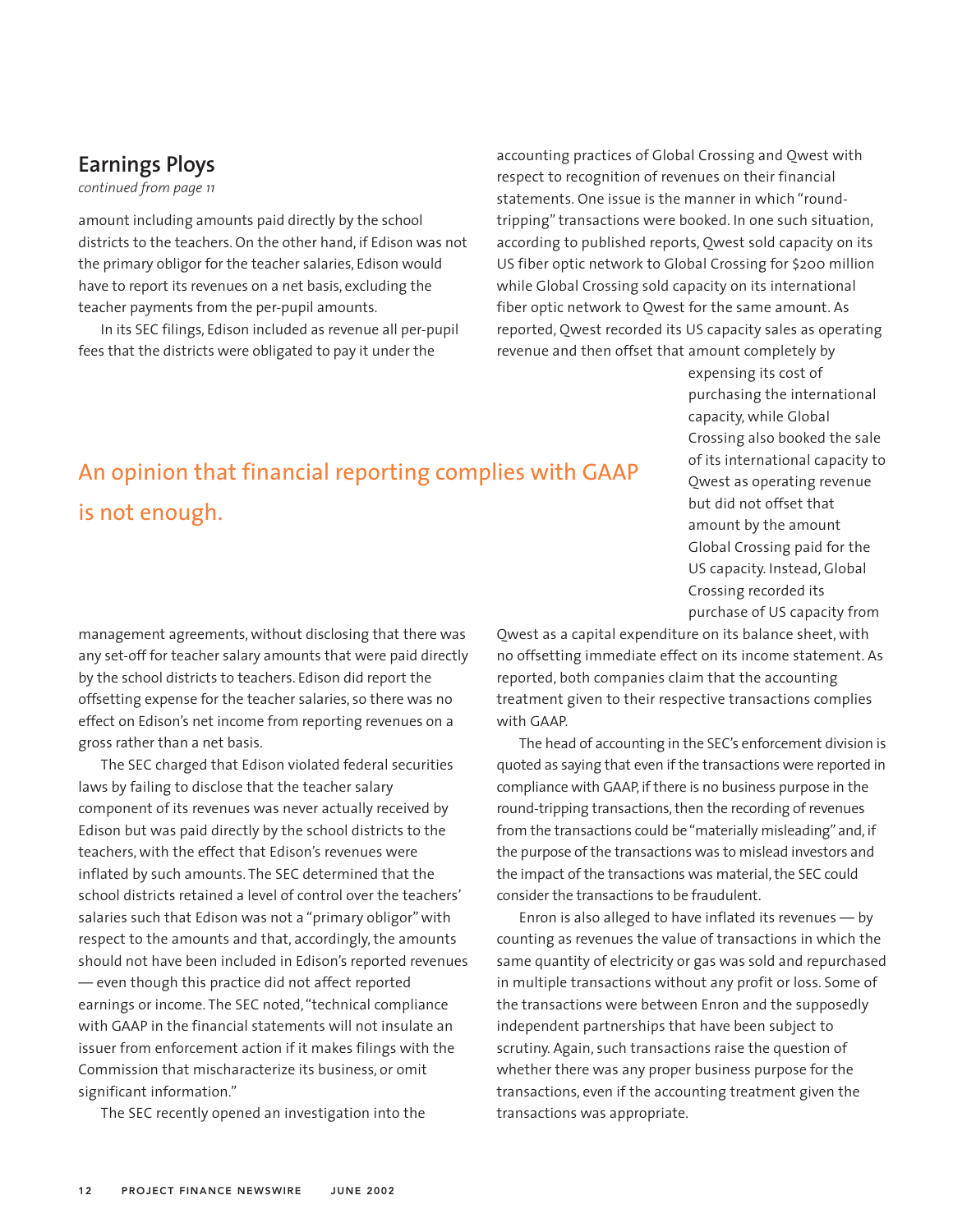## **Useful Reading**

General counsel would be wise to read a US appeals court decision in a 1969 case called *US v. Simon*, 425 F.2d 796 (2d Cir. 1969), *cert. denied*, 90 S.Ct. 1235 (1970).

*Simon* involved an appeal of a criminal conviction of two partners and an associate of a major public accounting firm for preparing and certifying a false and misleading financial statement of a public company called Continental Vending. The issue before the lower court concerned the treatment in Continental's financial statements of a receivable from an affiliated entity whose collectability was doubtful and the collateral for which was determined to be inadequate. Continental's financial statements did not note these deficiencies in the quality of the receivable.

The accountants testified at trial that the treatment of the receivable was not inconsistent with GAAP. However, the trial judge instructed the jury that whether or not the accounting treatment of the receivable was permissible under GAAP was not dispositive; rather, the issue was whether the financial statements as a whole "fairly presented the financial position of Continental."

In upholding the trial court's determination, the US appeals court stated that "[g]enerally accepted accounting principles instruct an accountant what to do in the usual case where he has no reason to doubt that the affairs of the corporation are being honestly conducted. Once he has reason to believe that this basic assumption is false, an entirely different situation confronts him. . . . If . . . he finds his suspicions to be confirmed, full disclosure must be the rule, unless he has made sure the wrong has been righted and procedures to avoid a repetition have been established. At least this must be true when the dishonesty he has discovered is not some minor peccadillo but a diversion so large as to imperil if not destroy the very solvency of the enterprise."

The appeals court decision in *Simon* is important because it has been cited by SEC Chairman Harvey Pitt and other enforcement officials recently for the proposition that financial transactions, even if reported on a basis consistent with GAAP, may nonetheless be deemed misleading in violation of federal securities laws without adequate additional disclosures.

The SEC's position in the Edison Schools matter is illustrative. Whether or not the accounting treatment of the portion of the per-pupil amounts paid */ continued page 14*

related penalty if the tax benefits from the transaction are later disallowed. At least another 300 disclosures cover other transactions. The IRS said in mid-May that the amnesty helped it identify at least 30 transactions of which it had no prior knowledge. *The government is issuing summonses to accounting and law firms and investment banks involved in "listed transactions" seeking names of the participants in the transactions. As of May 12, 147 such*

CORPORATE INVERSIONS generate more heat.

*summonses had been issued.*

Members of Congress were angered by the news in April that Pricewaterhouse Coopers Consulting is inverting and that no special risk disclosures are needed in securities filings about the pending bills in Congress that are supposed to halt inversions. PwCC said none of the bills would apply to its transaction.

A corporate inversion is a transaction where a US company with significant foreign subsidiaries turns itself upside down so that the foreign subsidiaries are owned by a new holding company — often in Bermuda and what was formerly the US parent becomes just another subsidiary of the new Bermuda parent. An inversion is done to keep foreign earnings outside the US tax net.

The Connecticut attorney general filed suit in May against Stanley Works to block a plan by the company to move its tax domicile to Bermuda. The state charged that the shareholder vote approving the move had not been properly conducted. The company is in the process of repolling its shareholders.

Meanwhile, the US Senate is expected to vote as early as June on a bipartisan bill to stop inversions. The measure faces an uncertain future in the House. The chairman of the House tax-writing committee — Rep. Bill Thomas (R.-California) */ continued page 15*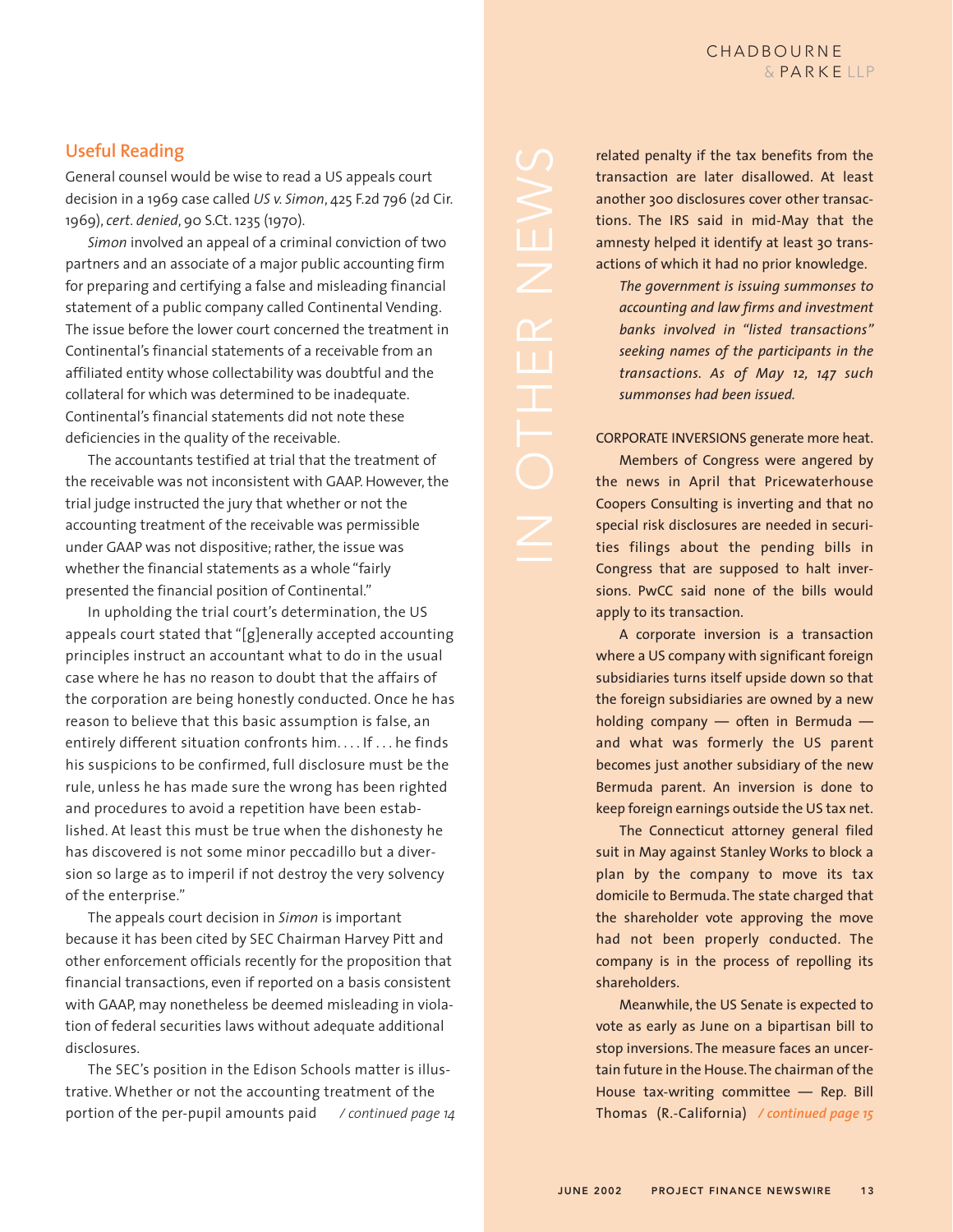## **Earnings Ploys**

*continued from page 13*

by school districts directly to teachers was consistent with GAAP seems to have been considered less significant by the SEC than the fact that Edison did not disclose the existence of the arrangements in its public filings and the fact that the amounts were never actually received by Edison even if appropriately included in its revenues as an accounting matter.

The SEC noted that by including such amounts in its revenues, Edison was able to report significant gross revenues for providing educational services to school districts that in fact paid Edison relatively little cash. The SEC concluded that "the revenues reported as total Per Pupil Funding do not fully describe the realities of Edison's operations."

Similarly, the SEC's complaint against Xerox asserted that the failure to disclose the specific accounting techniques used to enhance revenues at the outset of the leases created the misleading appearance that Xerox was earning much more from the transactions than it actually was.

Tax strategies used to increase corporate earnings have also come under increased scrutiny in the wake of the Enron collapse. A recent press report suggested that tax-related transactions accounted for as much as 30% of Enron's earnings in the year 2000, based on information released by Enron's tax department. It is an open question whether public companies that use highly aggressive tax strategies run the risk of being accused of inadequate disclosures in their financial statements if such strategies are not adequately explained.

#### **Conclusion**

The recent SEC actions against a number of companies, both in the energy industry and in other industries, show that the US government is taking a more aggressive posture with respect to financial transactions that may present a misleading picture of a company's revenues or earnings without more detailed disclosures. The SEC is taking action even in situations where the accounting treatment for the transactions conforms to GAAP. Public companies must review proposed transactions to boost revenues or earnings from the broader perspective of the adequacy of the disclosures about such transactions to be made in the company's SEC filings. <sup>@</sup>

# **IRS Blesses Technique To Boost Interest Deductions**

#### *by Heléna Klumpp, in Washington*

A ruling by the Internal Revenue Service in May suggests that companies would be wise to look into doing their future borrowing using convertible debt instruments and then structuring the debt so that the amount of interest to be paid is "contingent" on future events.

The IRS said borrowers under such instruments can deduct substantially more interest than the stated rate. The extra deductions reduce the cost of borrowing.

A "convertible" debt is one where the lender may end up with shares in the borrower rather than cash.

#### **IRS Ruling**

The IRS ruled in May that borrowers under certain contingent convertible debt instruments may take bigger interest deductions than some critics had previously thought possible.

The IRS made its position known in Revenue Ruling 2002- 31. The IRS said in the ruling that an issuer of a contingent convertible bond can compute its interest deductions based on the rate at which it would issue straight debt, instead of the rate at which the borrower would issue the same convertible debt without contingencies.

This is important because the interest rates on straight debt are typically much higher than the interest rates on non-contingent convertible debt. The difference is as much as 300 to 400 basis points, even considering the relatively shorter term expected of convertible bonds. The IRS also said that the borrower can deduct interest calculated on any premium it would have to pay if it repaid the debt in shares. Thus, by adding a contingent feature to a convertible debt instrument, a company may be able to increase the rate of its interest deductions significantly, as well as increase the principal amount on which such deductions are calculated.

#### **Convertible Debt**

Starting with the basics, a convertible debt instrument is a bond that may be converted into stock of the borrower, generally at set times or under set conditions. In a basic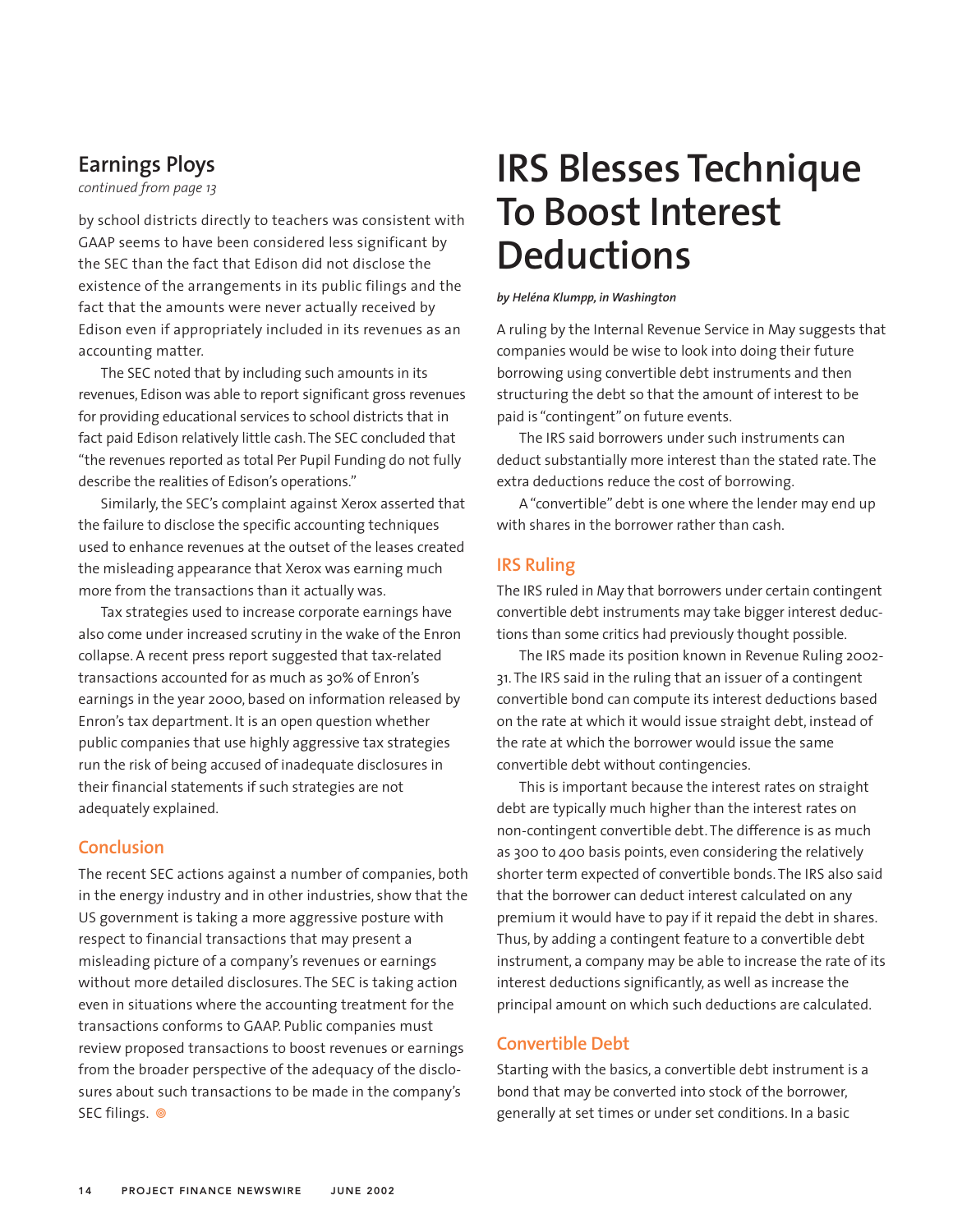convertible, the conversion ratio is set upon issuance at a fixed amount of shares per bond. The interest will be typically much lower than that of a straight debt instrument because the conversion right adds value.

A contingent convertible debt instrument adds an additional wrinkle: instead of paying fixed, stated interest, a contingent convertible debt instrument provides for payment of interest only if certain conditions are met.

There are many variations in how contingent convertibles are structured. The IRS described one such instrument in its ruling. The instrument in the ruling was issued on January 1, 2002 at a discount from the stated principal amount of \$1,000. The borrower pays no current interest. The lender loaned \$625 and expects to be repaid \$1,000 in 20 years. However, interest will be paid semi-annually beginning in 2005 if the average market price for the instrument measured over a six-month period is greater than 120% of the bond's "accreted value" at the end of that period. The accreted value at the end of a period is the \$625 originally lent plus the amount of the discount that has accrued to date. If interest is payable for any semi-annual period, then the amount of the interest will be the greater of two figures. One is the cash dividend that was paid on the borrower's stock (multiplied by the number of shares into which the debt instrument could be converted). The other is X% of the average market price of the debt instrument for the six-month period.

On the same date that contingent interest might first be paid (January 1, 2005), the borrower has an open-ended right to redeem the debt instrument for cash equal to its thenaccreted value. The lender also has the right, exercisable on two dates — January 1, 2005 or January 1, 2012 — to "put" the debt instrument back to the issuer for an amount equal to the instrument's accreted value as of that date. If the lender exercises its put, then the borrower has the right to pay the lender in cash, stock, or a combination of the two.

#### **Tax Benefits**

The IRS ruling answered the question about the amount and timing of the interest the borrower is allowed to deduct.

The IRS said the borrower should compute its interest deductions using a 7% rate, which is roughly equivalent to the rate at which the issuer would have issued a straight debt instrument. It also said that interest could accrue on the premium the borrower would have to */ continued page 16* — said initially that he is not keen on legislating against inversions, but he scheduled a hearing on them for June 6.

The Bush administration released "preliminary" results of its own study into inversions in late May. The US Treasury secretary, Paul O'Neill, said, "When we have a tax code that allows companies to cut their taxes on their US business by nominally moving their headquarters offshore, then we need to do something to fix the tax code." The report was short on specifics. O'Neill called on Congress, at the same time, to fix the parts of the tax code that cause US companies to feel they must move offshore in order to compete effectively with companies from other countries that tax on a "territorial basis," unlike the United States, which taxes American companies on their worldwide earnings.

The bill the Senate is likely to pass as early as June distinguishes between "pure" inversions and "limited" inversions. A "pure" inversion is one where the new foreign parent company ends up with substantially all the assets of the inverted US company and former shareholders of the inverted US company own at least 80% of it. "Pure" inversions after March 20, 2002 will essentially be ignored: the US will treat the new foreign parent company as if it remained a US corporation.

A "limited" inversion is one where former shareholders end up with more than 50% of the new parent company. Limited inversions after March 20 will not be ignored, but the US will make sure a full "toll charge" is collected on the appreciation in value of the assets that are moved outside the US tax net, and the inverted US company will have to get advance approval from the IRS for all transactions with affiliates for the next 10 years after the inversion.

*The requirement to get advance approval for transactions with affiliates would also apply to companies that inverted in the past. They would / continued page 17*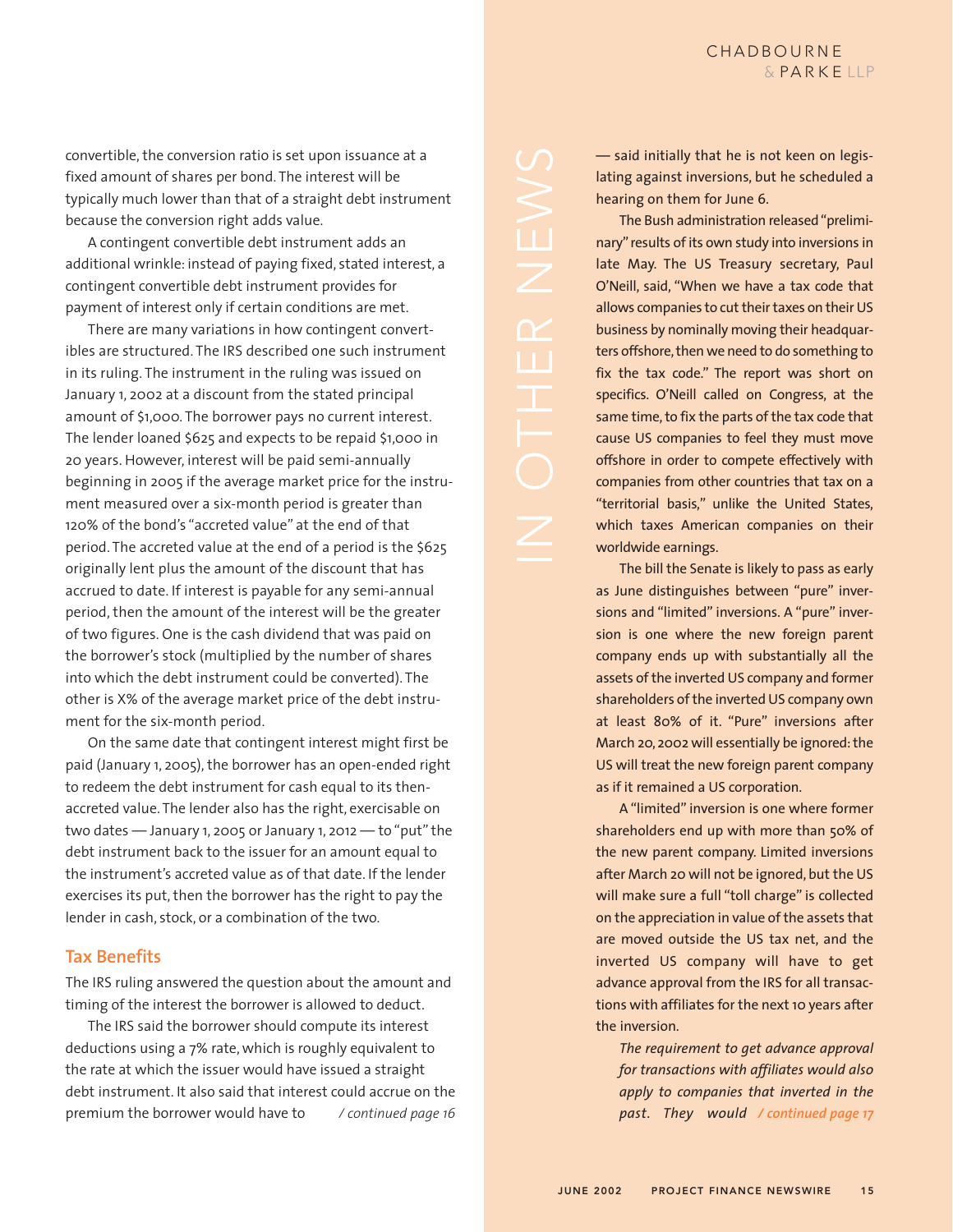## **Interest Deductions**

*continued from page 15*

pay if it repaid the debt in shares, which could be significant. In other words, the agency said the borrower should deduct interest — and the lender should report it — at the same rate at which interest would have accrued on a straight debt instrument identical in all respects to the contingent convertible except that it contains no contingencies and is not convertible.

deduct on a plain convertible debt. Thus, the key to getting larger interest deductions is to add contingencies that bring the instrument under the contingent debt regulations. Standing alone, the chance of convertibility is not considered a contingency. The contingency should relate to interest payments.

By pulling a convertible bond into the contingent debt regulations, a borrower could be entitled to take interest deductions that are based on higher-yield fixed obligations. There is an additional benefit to contingent convertibles:

the IRS said that the stock the lender receives upon conversion can be treated as a contingent principal payment that accrues interest.

The convertible debt market is booming. More than \$119 billion in convertible debt was issued in 2001, up from \$74 million in 2000. Its

popularity may be attributable

# The key to getting larger interest deductions is to add contingencies.

The IRS said this follows from a complicated rule in its "contingent payment debt regulations."

In the case of a straight debt instrument with fixed interest, the parties accrue interest deductions and income at the stated interest rate, assuming that rate is a market rate. However, when a debt instrument provides for payments that are contingent in time or amount upon some future event, then the parties have a harder time figuring out how much interest to deduct (or, in the case of the lender, to report as income). The contingent payment debt regulations, adopted in 1996, address this issue.

They instruct taxpayers to accrue interest on debt instruments issued for cash using the "hypothetical noncontingent bond method."This means that the parties must account for interest at the same rate as the yield on a hypothetical bond that does not include any contingencies. The hypothetical bond is deemed to be issued by the same borrower as the contingent bond and is identical in all respects to the contingent bond (except that it contains no contingencies). This hypothetical yield is applied to a projected payment schedule for the actual bond to calculate the amount of each payment that should be considered interest.

A borrower cannot use the contingent debt regulations to determine the amount of interest the borrower can

in part to the volatility of the stock market and the pressure that many companies are under from rating agencies to improve their balance sheets. They may be hoping for partial equity treatment on their books.

Of course, where there exists potential for phantom deductions, there is potential for phantom income. The borrower's interest calculations must be disclosed to the lenders and are binding on any US lender unless the US lender can establish to the IRS that they are unreasonable. However, foreign lenders or certain US lenders who are not subject to US income taxation (tax-exempt organizations, for example) will not care about any phantom US income.

#### **Reservations**

The IRS issued a notice at the same time as the revenue ruling that suggests the agency is not entirely comfortable with its conclusions on contingent convertibles. The notice is Notice 2002-36. In it, the IRS expressed concern that "relatively insignificant changes in the investment economics of a convertible debt instrument can effect a dramatic change in the amount of interest accruals."The IRS "invite[d] comments and suggestions for changes in the relative tax treatment of straight convertible debt instruments and contingent convertible debt instruments to eliminate or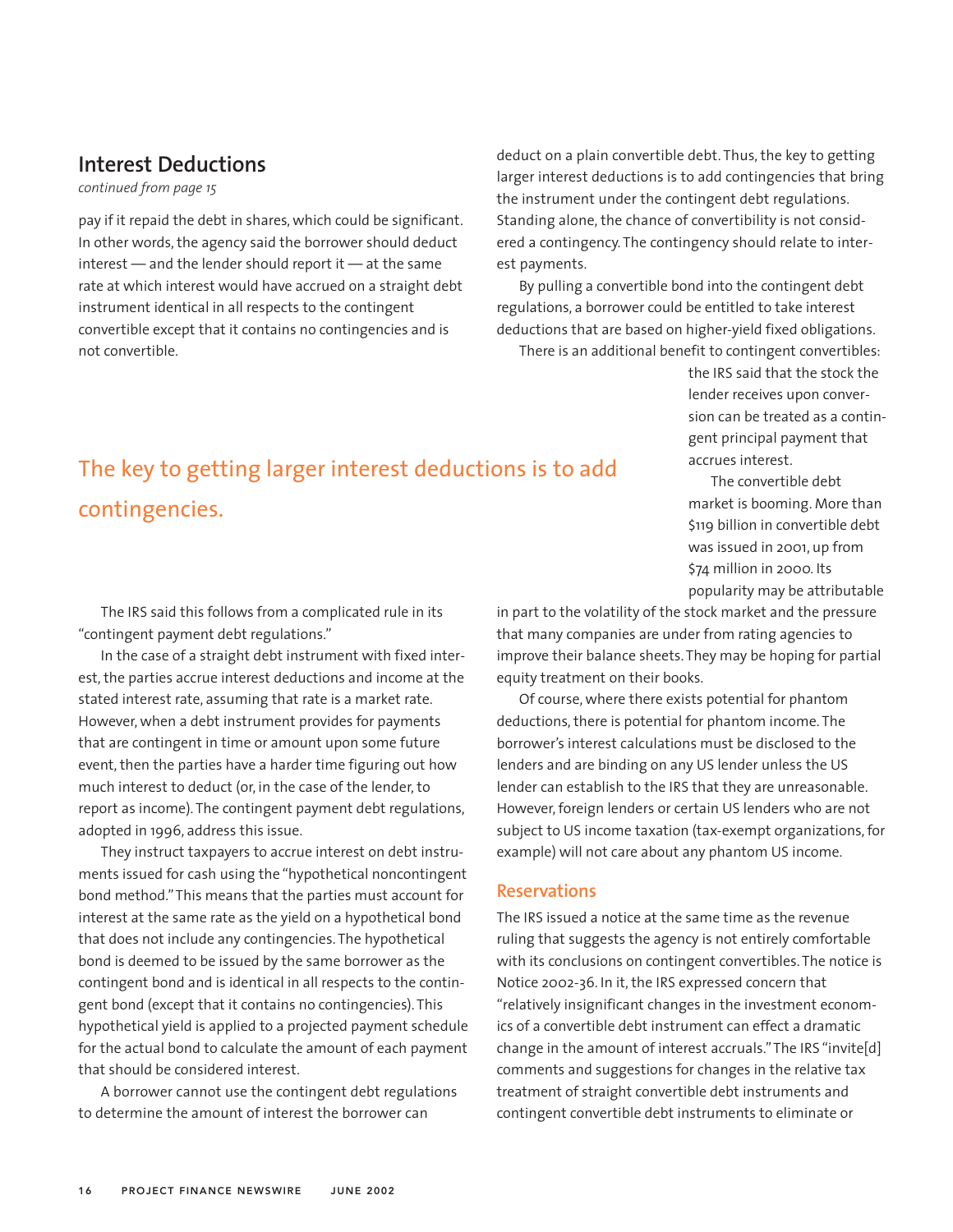reduce the disparity in treatment of these instruments."

The questions on which the IRS invited comments suggest it is looking at three possible options. First, the IRS asked whether it should also let taxpayers accrue interest on straight convertible debt under the contingent debt regulations. Second, it asked whether the regulations should be modified to provide that the yield on contingent convertibles must be computed by reference to plain convertible debt instead of straight debt. Third, the IRS asked whether it should shore up a rule that says remote or incidental contingencies are not enough to bring an instrument under the contingent debt regulations.

The IRS also urged commentators to address the effects of two sections of the US tax code that apply to convertible debt: section 249, which denies any deduction for excessive conversion premiums where the premium reflects more than the cost of the borrowing, and section 163(l), which denies a borrower any interest deductions on debt instruments that are substantially likely to be repaid in issuer shares. The section 163(l) issue was largely assumed away in the fact section of the May ruling.  $\circledcirc$ 

# **California Generation: Valuable Assets or Fool's Gold?**

*by Dr. Robert B. Weisenmiller, Steven C. McClary and Heather Vierbicher, with MRW & Associates, Inc., in Oakland, California*

One hundred fifty years after the first miners struck gold at Sutter's Mill, companies rushed to cash in on California's newest source of riches: power markets.

In the first half of 2001, power prices routinely landed within a range of \$200 to \$400 per megawatt hour. Proposals for power plants, already at record levels, surged, supported by favorable perceptions of supply and demand fundamentals. In October 2001, more than 10,000 megawatts of baseload capacity awaited California Energy Commission approval or had recently been approved. Another 8,000 mws of capacity was under construction. Numerous entities claiming competence in the power area approached local governments, native */ continued page 18* *need approval for 10 years measured from last January.*

ARGENTINA moved in May to subject foreign shareholders of Argentine companies to personal assets taxes on their shares.

Shares issued by Argentine companies and owned by nonresident legal entities on December 31 each year will be subject to a 0.5% tax on the percentage they represent of the net equity of the company, according to Maximiliano Batista with Perez Alati, Grondona, Benites, Arnsten & Martinez de Hoz in Buenos Aires. Argentine companies will be responsible for collecting the taxes from shareholders.The new law is expected to have a significant effect on Argentine utilities that were sold to foreign investors in privatizations in the 1990's. The tax is not creditable against income taxes in the United States.

ELECTRIC AND GAS INTERTIES remain a hotbed of activity.

The Federal Energy Regulatory Commission released for comment in late April a draft model interconnection agreement that all utilities and independent power producers will be expected to use in the future. The commission is tired of having to act as an arbiter between independent generators and utilities. A majority of interconnection agreements today are filed with the commission unsigned because the parties cannot agree on terms.

Owners of independent power plants must pay the cost of power lines, breakers, meters and other equipment to connect their plants to the utility grid. The cost often covers upgrades to the grid itself to accommodate the additional power. The utility owns the intertie. Utilities have sometimes insisted they must report the value of the equipment as income and insist the generator pay a "grossup" to cover the income taxes. The IRS said in a notice last December that such payments do */ continued page 19*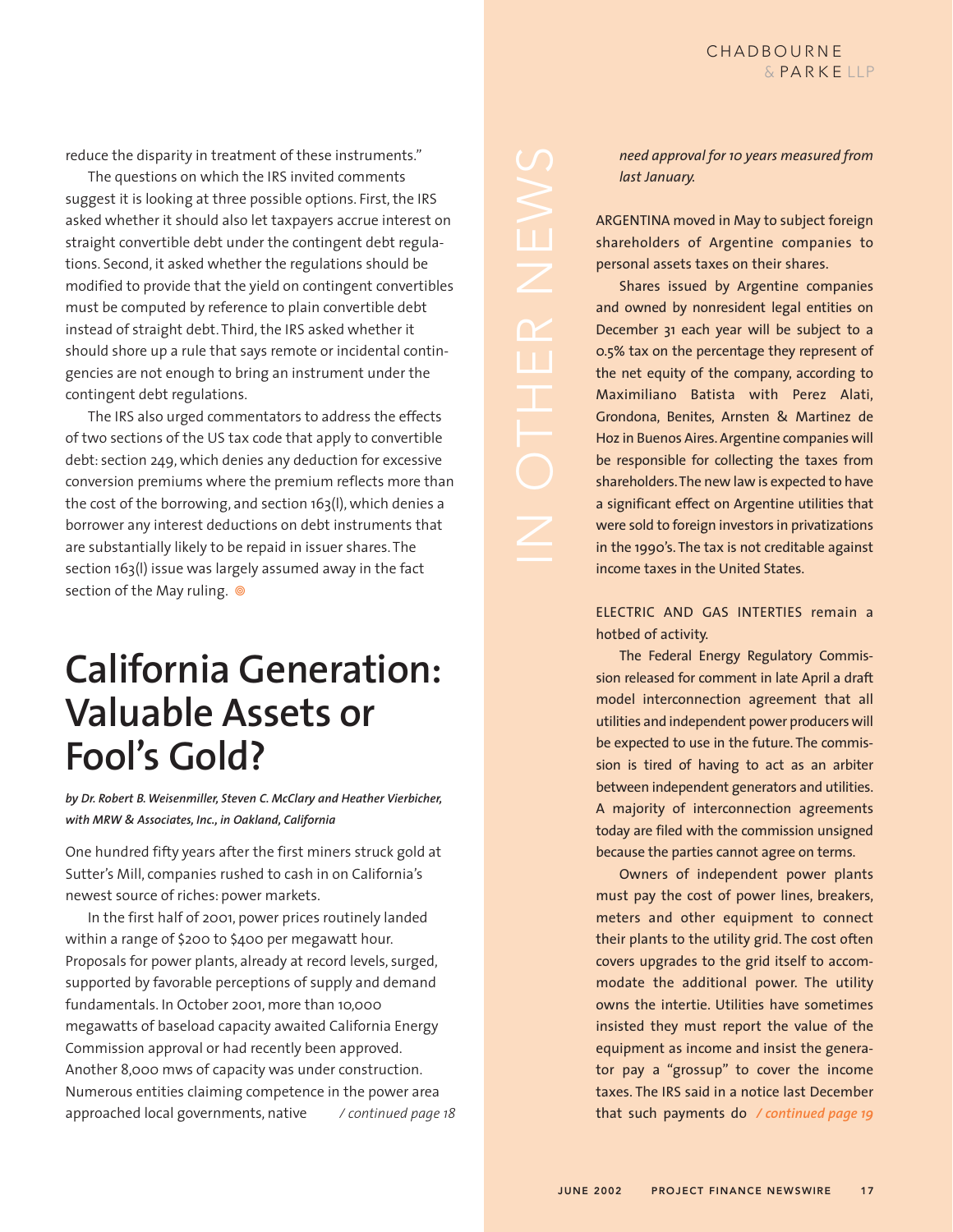## **California Update**

*continued from page 17*

American Indian tribes, and businesses with offers for codevelopment of power plants that would provide cost containment or be a source of revenue in exchange for exclusive development rights or payment of risk capital.

By May 2002, the heady days of California's latest gold rush were already history. Current power prices have settled back down to a range of \$20 to \$40 per megawatt hour. Proposed new projects are being cancelled or delayed.

Financial markets are unlikely to provide substantial additional capital for power plant construction until power issues become less politicized, California's utilities regain investment grade credit ratings, a consensus develops around a coherent vision of a Western wholesale power market, and there is a return to stable and predictable regulatory ground rules.

These concerns haunt both investors with operating California power projects as well as those market players who only recently arrived. None of these ingredients is present now, although some progress is visible.

Given the magnitude of California's power debacle, it will take years to return to a stable, business-as-usual environment.

#### **Election Year**

California will hold elections for statewide offices this November, including the gubernatorial race and many legislative seats. The state must also address a staggering \$24 billion budget deficit. (California's total annual budget is \$99 billion.) Closing the budget deficit for this year will require the right political mixture of creative accounting and painful spending cuts and tax hikes. The budget woes do not end there and will likely return next year. Moreover, the projected shortfall assumes that California will be able to sell \$11.1 billion in bonds to cover outlays by the Department of Water Resources, or "DWR," in 2001 to purchase power to keep the lights on. The state treasurer has struggled to align the Rubik's cube of competing interests and political agendas to achieve such a massive bond sale. Originally projected for last fall, the bonds may go to the market this coming fall or winter.

Given the November elections, most observers expect more creative accounting gimmicks than courageous leadership to come out of Sacramento this summer. The assignment of blame for the budget crisis and the state's electricity crisis last year will be a frequent refrain through the November elections. The patience of the California public and its politicians with energy issues appeared to have been exhausted by late 2001. However, Enron's financial meltdown, the release of "smoking gun" energy trading memos, and the plunging confidence in power market trading companies have reignited deep outrage among the California public. These financial and ethical meltdowns have handed a well-televised platform to Governor Davis and other California Democratic leaders to attempt to shift public attention away from other issues.

Little change in California's political leadership is expected to result from the November state elections.

Davis would like to run for president. Energy policy differences between President Bush and Governor Davis could resonate as campaign issues for the next two years through 2004. California energy policy issues could remain politicized for years as a result.

#### **Lawsuits Abound**

Since the electricity crisis erupted in California nearly two years ago, the search for a culprit — or culprits — has never ceased. California officials and regulators most frequently point fingers at the Federal Energy Regulatory Commission for inaction and at independent generators and electricity traders for manipulative behavior.

California has challenged FERC on numerous fronts. Lawmakers in California eliminated the independence of the governing board of the state's independent system operator, or "ISO," in a direct challenge to FERC policy on transmission operators. That policy calls for these entities to operate independently of any influence by state government and other "stakeholders." (The ISO's board of directors now serves at the pleasure of Governor Davis.)

California regulators and lawmakers are pursuing substantial refund claims through an aggressive political strategy. A year ago, the state demanded an \$8.9 billion refund from electricity generators and power marketers. Governor Davis recently indicated state officials may ask for an even larger refund in light of "new evidence" of market manipulation, and some California officials have clamored for as much as \$30 billion.

The state also has asked FERC to reopen for negotiation long-term power contracts executed last year during the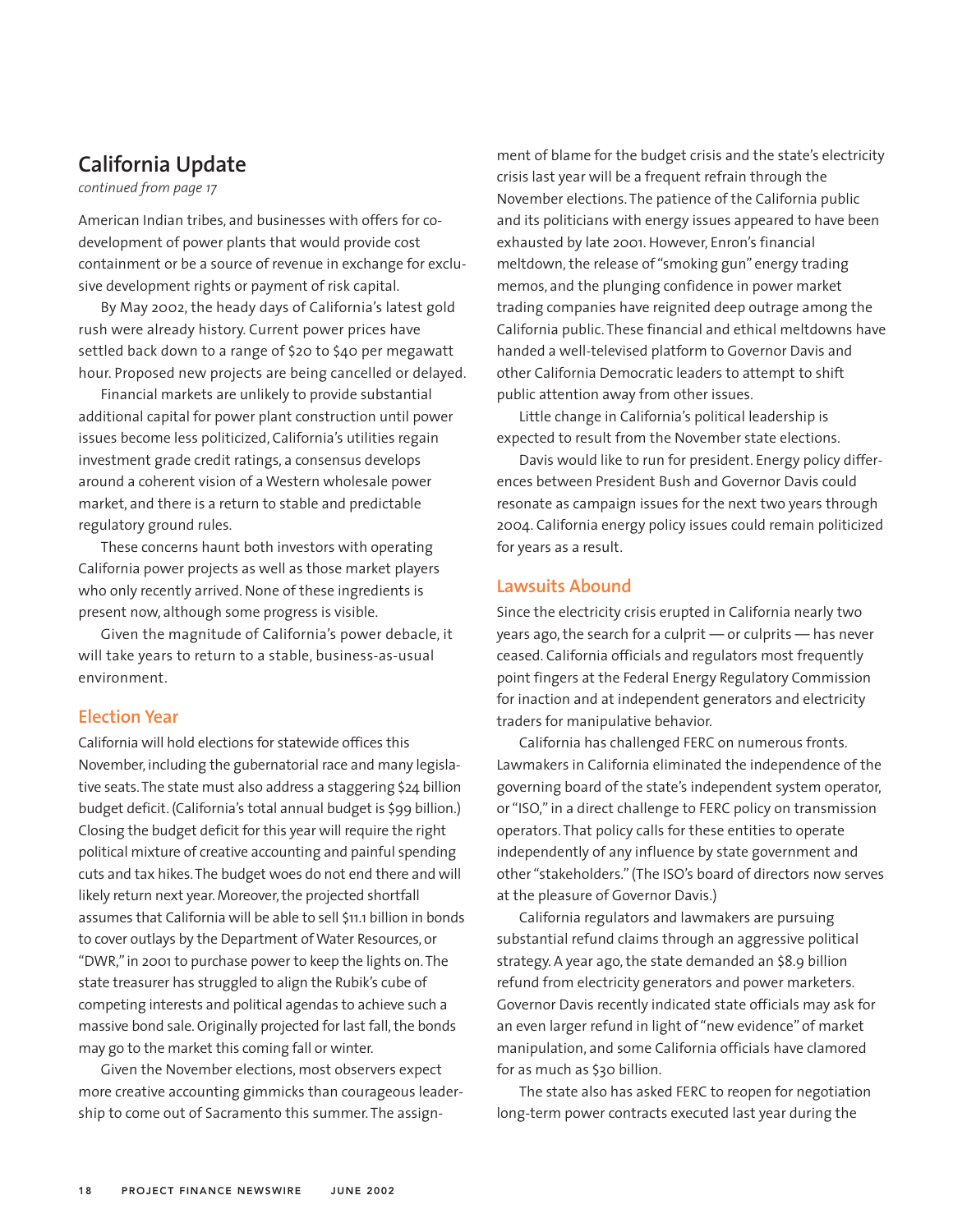power crisis, challenged FERC's policies on RTOs and standardized market redesign, and enacted legislation that challenges FERC's jurisdiction over exempt wholesale generators and the wholesale market.

Independent generators have not escaped the state's blame game. The state attorney general, a state Senate committee chaired by Senator Dunn, and the California Public Utilities Commission are all conducting multiple investigations to find support for lawsuits against generators.

For example, the attorney general has filed one lawsuit that challenges a number of short-term power transactions on grounds that power marketers violated federal law (section 205(c) of the Federal Power Act) by not filing rates in advance. In a separate lawsuit, the attorney general is seeking up to \$2 billion from four companies for allegedly violating California's unfair business practices law by selling power at rates above levels FERC had previously established as reasonable. A third lawsuit alleges various power marketers "gamed" California's wholesale market. A number of class action suits have also been filed, including one by the city and county of San Francisco.

The unfortunate consequence of all the finger pointing is twofold. First, the investment climate may suffer a long-term loss of confidence and trust. Second, any efforts to move beyond the crisis are viewed as partisan maneuvering rather than valid policy positions.

### **A Muddled Future**

While Governor Davis, the state attorney general, the legislature, and the CPUC are unanimous in their belief that California's energy woes are the result of market gaming by power generators and trading companies and inaction by FERC, these same parties (and others) are far from agreement on how to move beyond the electricity crisis and prevent another one from happening.

One vision for California's future electricity market is a greater role for public power, possibly by combining the newly established California Power Authority with local municipalization efforts. The California Power Authority was established in April 2001 with the passage of Senate Bill 6X as a sort of insurance policy against future crises. When the power authority began operations in August 2001, the state treasurer, Phil Angelides, characterized public power as "a birch rod" that should only be used when scolding no longer works, a reference to public power's */ continued page 20*

such cases. Utilities would be free when no grossup is collected to require the generator to post security.The security would be for the full amount of taxes that might have had to IRS notice). The form of security is up to the utility. Any comments on the model agree-

not normally have to be reported as income. Consequently, the FERC model agreement suggests that utilities should not ordinarily collect tax grossups, but it gives any utility the right to do so that believes "in good faith" that it has taxable income. The generator would be able to seek a ruling from the IRS on whether there is income in

ment must be submitted to FERC by June 17. Meanwhile, the IRS is making utilities who apply for private rulings confirming they have no income do more than simply show their cases are covered by the IRS notice last December. The IRS also wants them to make an affirmative case that they have no income. This makes for somewhat longer ruling requests than expected, but has not otherwise created difficulties. The power industry is talking to US Treasury officials in the meantime about whether the IRS is taking too narrow a view of the December notice.

be paid in theory on the intertie (absent the

Finally, discussions are also underway with the IRS about the tax treatment of gas interties. In general, an interstate pipeline must report payments from a power plant to connect to the pipeline as income. The reason is the power plant is usually a customer of the pipeline. Payments that a utility receives from a "customer or potential customer" must be reported as income. However, there may be situations where taxes on gas interties can be avoided.

CALIFORNIA said income from the sale of power by an out-of-state electricity supplier to a California purchaser is earned for tax purposes outside California.

California taxes any */ continued page 21*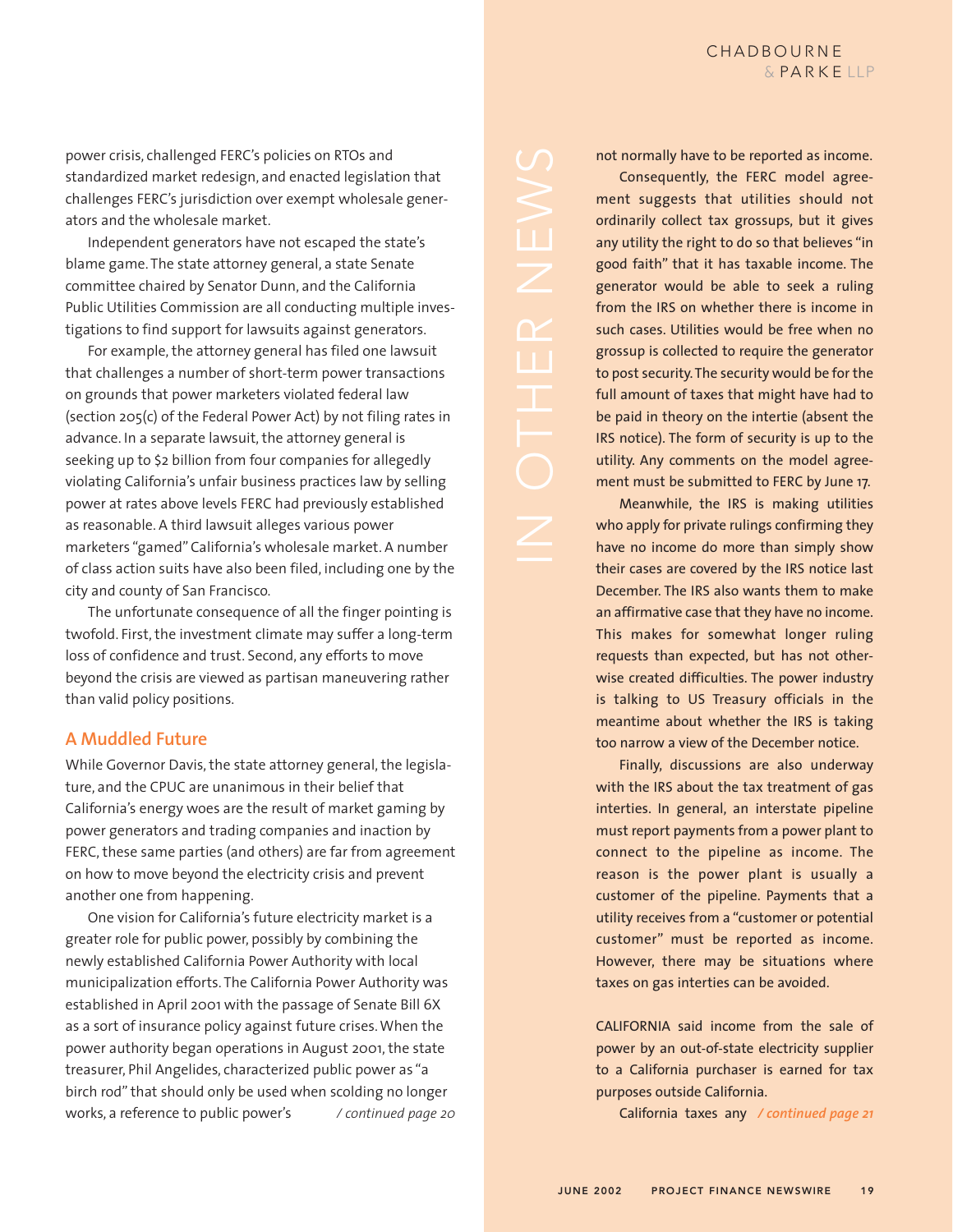# **Is the Storm Over, or Are We in the Eye of a Hurricane?**

**In the October 2001** *NewsWire***, we wrote an article called "California: Crisis Over?" We noted then that a number of factors combined to keep the doom and gloom predictions for the summer of 2001 at bay: unprecedented conservation efforts, the recession, some new generation coming on in the nick of time, falling gas prices, and cooperative weather throughout the West.**

**How much of this can be counted on for the summer of 2002? A fair amount of it. No one expects the conservation efforts to be as vigorous as last year when saving energy was on the news every night. However, electricity rates are still high, conservation and efficiency outreach is still taking place, and the efficient appliances purchased in 2001 will still be saving energy in 2002 and beyond, so some degree of savings can be expected. Furthermore, the state's economy is still lurching and is only slowly climbing out of the recession. A few thousand megawatts of new power plants are expected to come on line in the next few months and water conditions are at least back to normal in the Pacific Northwest (and much of California), where hydroelectric dams are a big part of the capacity mix. Gas prices are also back to normal levels. DWR's credit support assures sellers that they will be paid, and FERC market mitigation measures such as the must-sell requirement are still in place. Taken together, these factors suggest that the summer of 2002 should remain calm.**

**There is not a large margin for error. Savings will not match those during 2001. The public is oversaturated with calls to save energy, and will be much more inclined to tune out conservation** */ continued page 22*

# **California Update**

*continued from page 19*

role as a constraint on market excesses. The power authority can issue up to \$5 billion in revenue bonds. However, in reality this additional tranche of bonds is in the queue behind the pending sale of DWR revenue bonds and the need to finance loans to cover at least part of the state budget deficit.

The power authority is on a public quest for a mission. Initially, the agency wanted to contract for peaking capacity for the summers of 2002 and 2003. However DWR, reeling from criticism of the long-term contracts it signed in early 2001, was unwilling to put state credit behind any power contracts negotiated by the power authority. In February 2002, the power authority submitted an investment plan to the legislature that focuses on renewable energy and demand-side management, but again neither DWR nor any of the regulated utilities was interested in assuming any obligations to support the power authority's activities.

A second vision for the future sees the CPUC resuming its historic regulatory role of overseeing vertically-integrated utilities. The regulatory agency is most aggressively pursuing this vision in the current examination of generation procurement policies for the state's three investor-owned utilities. (The IOUs were unable to procure power in the market after their credit ratings fell below investment grade during the recent electricity crisis.) The CPUC is seeking to return the utilities to the procurement — and possibly generation role by January 1, 2003.

The utilities have asked the CPUC to establish some form of up-front reasonableness standards or a review process to remove any disincentive for entering into long-term contracts. When California restructured its electricity industry in the late 1990s, the utilities were encouraged to divest their generating assets and were required to procure power from a state-established spot market called the Power Exchange, or "PX." Utilities' purchases from the PX were deemed by the CPUC to be *per se* reasonable, while any other power procurement potentially faced a retrospective reasonableness review by the CPUC. The CPUC will consider the utilities' proposals for consistent reasonableness standards during the current procurement proceeding.

The CPUC has a number of difficult questions to answer during the procurement proceeding. They include the role of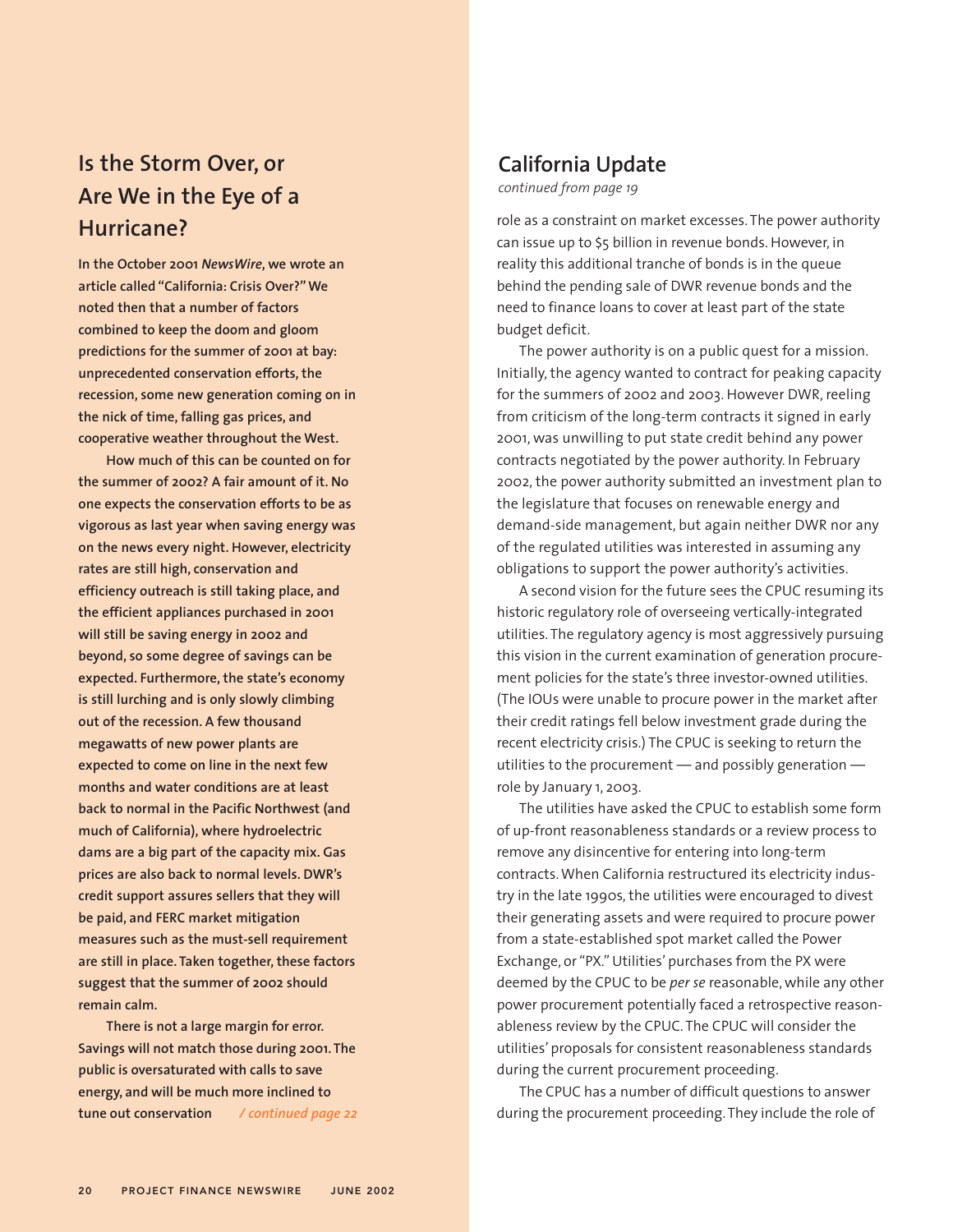the new power authority in relation to California's regulated utilities. Procurement issues require a number of difficult decisions. How much additional power does California require in the next five to 10 years? What is the mix of required power among baseload, peaking and ancillary service contracts? How much of California's successful demand-side management activities last summer will persist over the next five to 10 years? How many of the DWR contracts will survive regulatory challenges? How much additional renewable power should California commit to buy? What is the future of direct access or local municipalization in California? What will the ISO's redesigned markets look like? What is the optimal portfolio strategy considering risks and price?

These questions will have to be answered against a backdrop of conflict. Political, jurisdictional and personal conflicts erode much of the potential for reestablishing a stable investment environment based on clear and predictable market rules.

### **Fight Over DWR Contracts**

The story of how DWR became the only game in town has been recounted many times. On the positive side, the 57 long-term contracts DWR negotiated reduced credit risks for operating projects, reined in a runaway spot market, and potentially provided credit support for new projects (*see chart*). Governor Davis hailed the contracts on March 5, 2001,



as the "bedrock of a long-term energy solution" for California. However, DWR negotiated most of these contracts at the height of the electricity crisis when power prices were soaring. As wholesale electricity prices */ continued page 22*

company doing business in the state on the portion of its income that is considered from California sources. A three-factor formula determines how much of the company's income is attributable to California sources. The first two factors are the ratio of the company's California property to its overall property and California payroll to its overall payroll.The third factor is the ratio of the company's sales in California to its overall sales. PacifiCorp — an out-of-state supplier of

power — sold wholesale power to California utilities. It argued the electricity sold into California is "not tangible personal property" for purposes of calculating the sales factor and that it had no sales attributable to sources in California as a result. The State Board of Equalization agreed with PacifiCorp. A written opinion explaining the board's reasoning is expected this summer.

LOUISIANA confirmed that independent power plants are subject to property taxes at a lower rate than power plants that supply power directly to retail customers.

"Public service property," or property that is owned by a company that is "primarily engaged in the business of manufacturing, generating, supplying . . . electricity for light, heat, or power to consumers" is centrally assessed by the state for property tax purposes at a rate of 25% of the property's fair market value. Other property is assessed locally at 15% of fair market value.

The Louisiana Tax Commission told Cleco Corporation that its Evangeline power plant that supplies power to the wholesale market should be assessed at the higher rate. Cleco prevailed through three successive courts in challenging the tax commission. The state supreme court held ultimately in April that the Evangeline plant should be assessed locally at the lower rate. The court said this result does not violate a provision in the Louisiana constitution that requires */ continued page 23*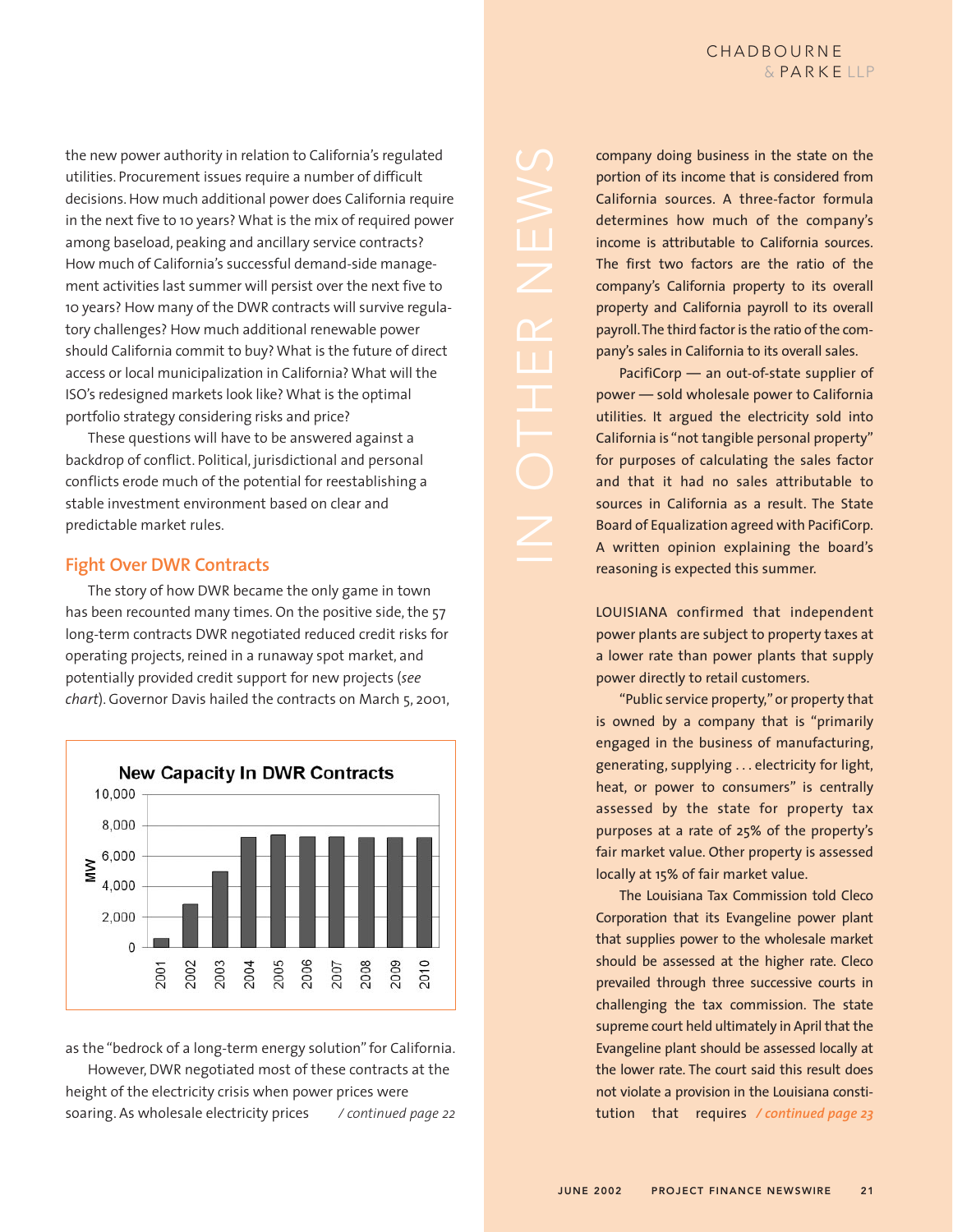**messages as** *continued from page 20/*

**"crying wolf." Both major nuclear plants in the state, San Onofre and Diablo Canyon, have major refueling outages scheduled. An unforeseen problem or two during the refueling cycles could keep a unit or two off line well into the summer. Nevada utilities are facing some of the same credit concerns that brought down the California utilities in 2001. Add to these factors a good heat wave, other major plant outages or transmission bottlenecks, and the result could be service interruptions, Stage 1 emergencies or even blackouts.**

# **Always Look on the Bright Side: QFs**

**While the California power crisis took the state's qualifying facilities on a harrowing roller coaster ride, the ever-resilient QFs appear to have emerged in good shape. The ordeal began in November 2000, when Southern California Edison began defaulting on payments to QFs. In December 2000, Pacific Gas and Electric began paying only 15¢ on the dollar for QF power. This continued through March 2001, by which time the utilities had accumulated approximately \$1.2 billion of combined debt to QFs.**

**The California Public Utilities Commission stepped in at this point with D.01-03-067, authored by CPUC Commissioner Carl Wood. The Wood decision was a mixed blessing. On one hand, it ordered the utilities to pay QFs in full on a going-forward basis, so the debt to QFs would not balloon any further. On the other hand, it did nothing about the back debt. Even worse, it changed the energy price formula for QFs in the Southern California Edison territory so they were tied to a gas price index at Malin (for** */ continued page 24*

## **California Update**

*continued from page 21*

dropped, the DWR contracts became extremely controversial. California is now saddled with contracts that will cost an estimated \$43 billion over the next ten years.

California's state auditor performed a detailed review of the contracts and concluded that DWR had assembled a suboptimal power portfolio. The state auditor criticized the DWR portfolio for lacking sufficient peak-demand energy. In addition, many of the contracts are nondispatchable or required insufficient commitments and milestones for new construction. And the portfolio includes too many contracts where the power is delivered in southern California but cannot be sent north because of transmission bottlenecks. In the early months after signing the contracts, the agency frequently was forced to sell power at a loss during off-peak periods even while it remained obligated to purchase additional power on peak.

Concerns have also emerged that DWR may have used consultants who had conflicts of interest to negotiate the contracts. However, investigations have so far failed to turn up any evidence to corroborate these charges.

The Center for Energy Efficiency and Renewable Technologies , a nonprofit group advocating greater reliance on alternative energy, became concerned that the DWR contracts would foreclose for years to come the building of additional renewable energy projects in California. It began a broad-based campaign to force renegotiation of these contracts. The CPUC and the legislature agreed.

The CPUC is fighting the contracts before FERC. In February, the CPUC and Electricity Oversight Board filed a "section 206 complaint" at FERC against all the contracts. FERC has since decided to act as a referee for negotiations between DWR and suppliers who signed long-term contracts with the agency. In agreeing to oversee negotiations, FERC noted that neither the CPUC nor the Electricity Oversight Board has met the standard for FERC to vacate the contracts unilaterally. The negotiations began in mid-May; if they are unsuccessful, FERC will permit the adjudication of the California complaint.

California officials announced on April 22, 2002, that they have successfully renegotiated five long-term power purchase agreements entered into by DWR with Calpine, Constellation Energy, and three other developers. The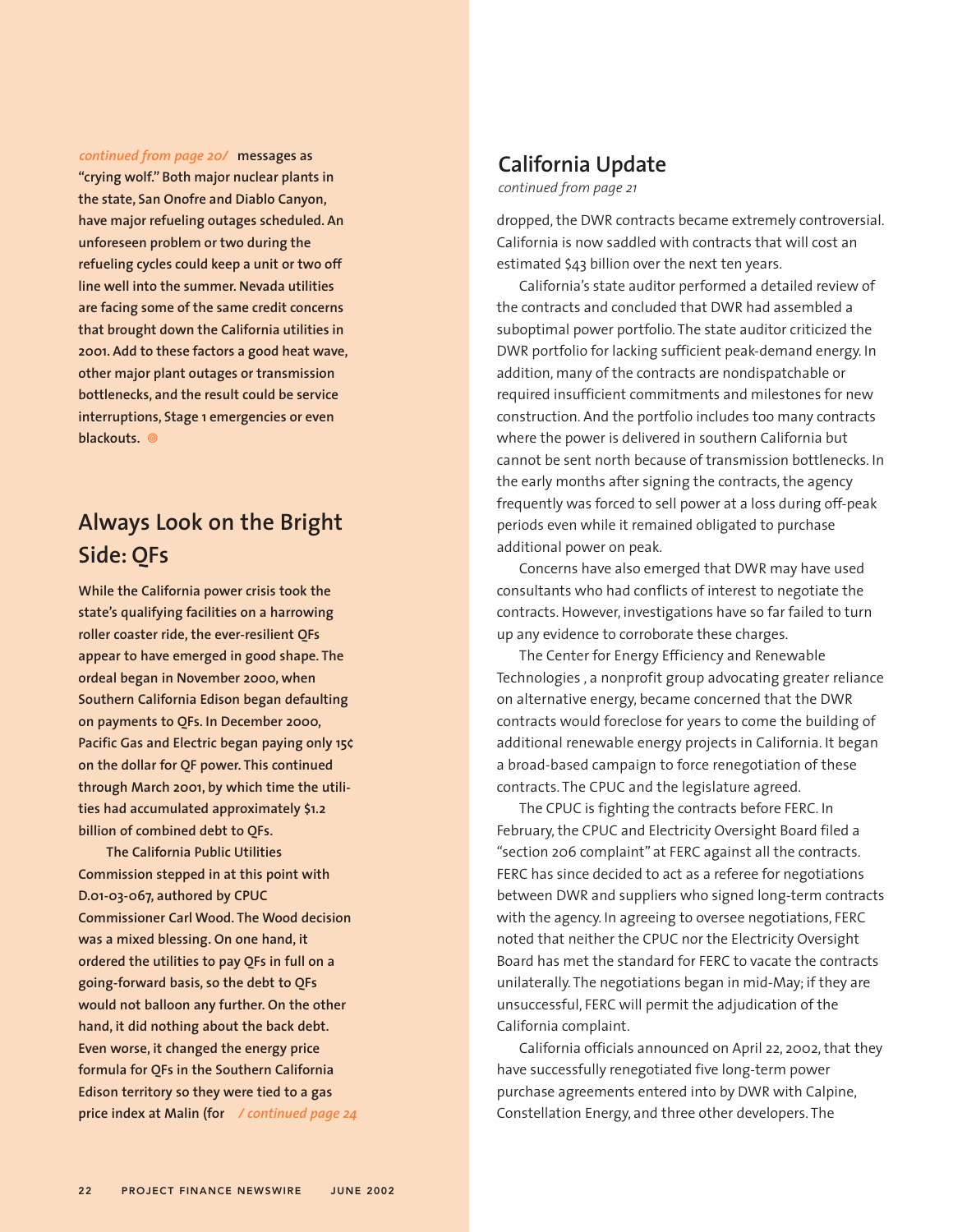restructured agreements will save the state \$3.5 billion from the original \$15 billion value of the contracts. As part of the deal, the CPUC voted to drop its complaint asking FERC to declare these particular contracts illegal on grounds that the companies manipulated the electricity market.

The long-term viability of the DWR contracts is based on the \$11.1 billion bond issuance, which has been delayed by legal challenges and other issues. DWR is prohibited by law from contracting for electricity after December 31, 2002. DWR may continue to administer pre-existing contracts and sell electricity after that date. The new California Power Authority has volunteered to administer the contracts. Pacific Gas and Electric, Southern California Edison and San Diego Gas & Electric have said they do not want to assume the responsibility for administering these contracts.

#### **PG&E Reorganization Plan**

PG&E filed for bankruptcy in April 2001. On September 20, 2001, PG&E proposed a plan of reorganization that would enable PG&E to pay all valid creditor claims in full and to emerge from chapter 11 bankruptcy proceedings. The plan reorganizes Pacific Gas and Electric Company and PG&E Corporation into two separate, stand-alone companies that would no longer be affiliated with each other. The reorganized Pacific Gas and Electric Company would continue to own and operate the existing retail electric and gas distribution system, regulated by the CPUC. The electric generation, electric transmission and gas transmission operations will be reorganized as new businesses under PG&E Corporation and be regulated by FERC. The new entities will have the ability to issue debt. That debt, combined with new financing by Pacific Gas and Electric, \$3.3 billion in cash on hand, and the restructuring of certain existing debt would be used to pay off PG&E's creditors. The creditors would receive a total of about \$13.5 billion from cash and long-term notes.

The CPUC and the state attorney general oppose PG&E's plan. The bankruptcy court judge, Judge Montali, let the CPUC propose an alternative plan. Under the CPUC plan, PG&E would remain subject to all applicable state laws and CPUC regulation. PG&E's shareholders would be required to contribute \$3.35 billion to the creditors, including \$1.6 billion of the utility's return on equity for the years 2001, 2002 and 2003, plus \$1.75 billion from the sale of additional stock. Additional cash would come */ continued page 24*

uniform taxation of property in the same class because facilities that sell power to consumers and facilities that sell power at wholesale "are in two different classes."

NEW YORK is considering awarding local taxing districts broader authority to waive property taxes on power plants and to enter instead into so-called PILOT agreements.

"PILOT" stands for "payment in lieu of taxes."The power plant owner would negotiate how much to pay in place of normal property taxes. Bills granting this authority are awaiting committee action in both houses of the New York legislature. Property taxes would be waived not only on the power plant, but also on the site and intertie with the grid. However, the waiver would not extend to transmission lines. Under a PILOT agreement, the taxing district collects annually the amount specified in the agreement rather than the amount annually determined based on the market value of the facility. Advocates of the bills say this will reduce the volatility in property taxes collected from power plants whose values may fluctuate greatly from year to year.

SALE OF A POWER PURCHASE AGREEMENT produced capital gains.

The IRS said in a private ruling released in April that an independent power company that sold its above-market power contract to a third party could treat the sales proceeds as capital gain. Capital gains are taxed at lower rates for individuals, but not for corporations. The power company in question was an "S corporation," meaning that it is not subject to income taxes itself but rather its shareholders are taxed directly on their shares of any income.

The contract was for the sale of power from a "qualifying facility," or QF, under the Public Utility Regulatory Policies Act. It was signed at a time when */ continued page 25*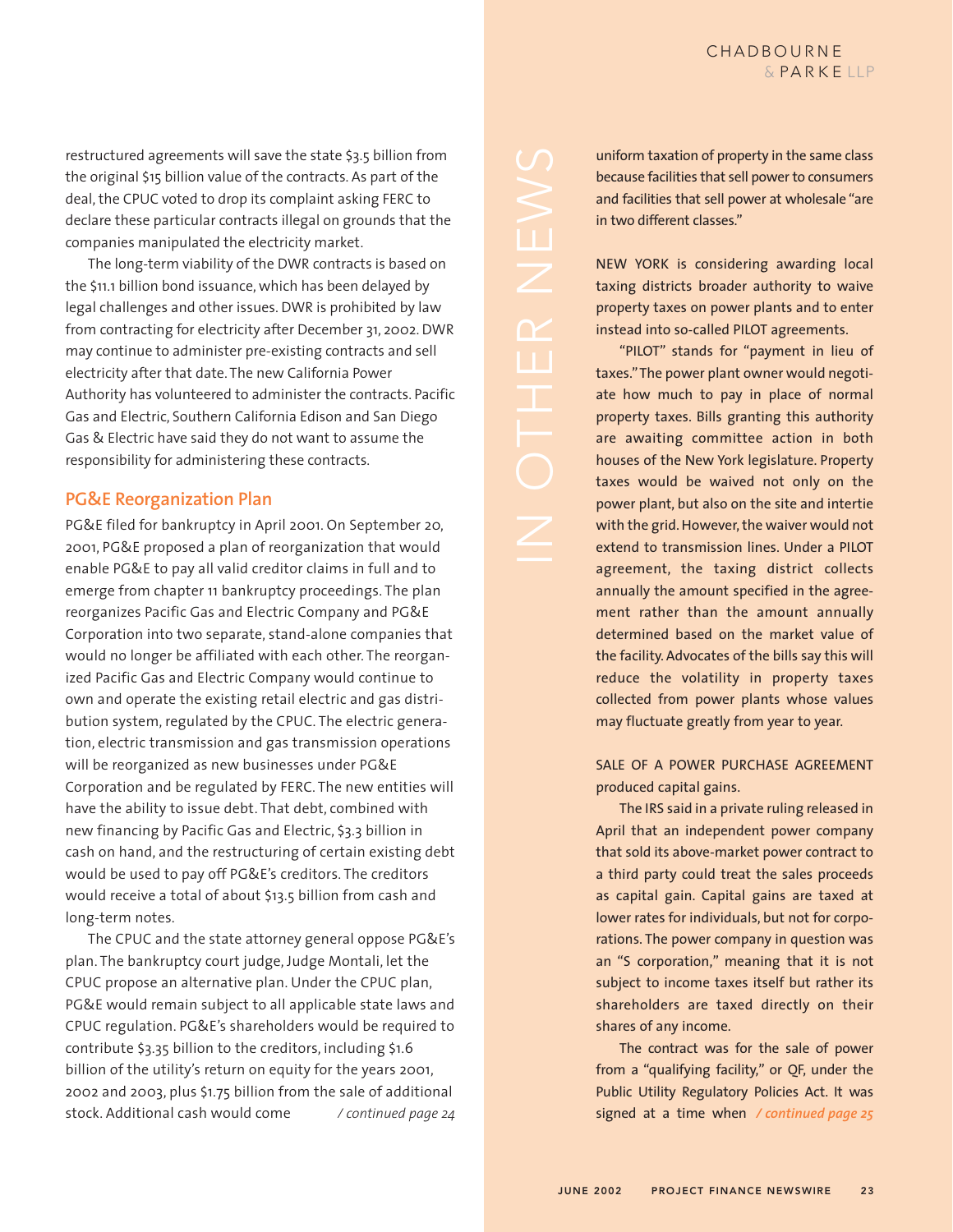#### *continued from page 22/* **Canadian gas**

**delivered to the California-Oregon border) rather than the more appropriate but higherpriced Topock index (for southwestern gas delivered at the California-Arizona border), where the QFs actually buy their gas. This change was driven by the anomalous high gas prices at Topock seen during the winter and spring of 2001.**

**The switch from the Topock index was painful for QFs in southern California, but the gas price differential between Malin and Topock eventually returned to normal levels so that the QFs ended by being paid more under the new formula than they would have under the old. In the summer of 2001, many QFs, particularly those that use renewable fuels, entered into longer term agreements with the utilities for flat energy payments of 5.37¢ per kWh for five years. This was, and continues to be, substantially above the gas-indexed energy payment price. A few QFs tried to board the 5.37¢ boat after it left the dock, but the California Public Utilities Commission has held firm to its July 2001 cut-off date.**

**The \$1.2 billion plus interest of back debt owed QFs is finally being paid down. As the result of an October 2001 settlement with the CPUC, Southern California Edison paid off all of its back debt in March, including that owed to QFs. QFs have also worked out a payment plan with PG&E for their outstanding receivables. With the back debts being paid off and stable prices guaranteed for five years for many QFs, the future is relatively good for the industry.**

## **California Update**

*continued from page 23*

from the sale of \$3.9 billion of new debt and the reinstatement of \$4.3 billion of long-term debt.

Creditors will be provided the opportunity to vote on these two reorganization plans starting about mid-June. Lively confirmation hearings should follow this ballot. Judge Montali has rejected PG&E's plan for express pre-emption a ruling that PG&E appealed — and ordered an unsuccessful mediation effort. While PG&E would like to emerge from bankruptcy by January 1, 2003, it is unlikely to do so unless there is a settlement between PG&E and the CPUC.

While PG&E filed for bankruptcy, Southern California Edison struggled along the precipice. PG&E's filing for bankruptcy jolted the governor into negotiating a memorandum of understanding with SCE. Later, PG&E's bankruptcy plan motivated the CPUC to negotiate a settlement with SCE that resolved the financial crisis. The CPUC's agreement with SCE was negotiated as a settlement to pending litigation in federal court between the CPUC and SCE, and it has withstood the initial legal challenge. However, an appeal filed by an advocacy group in the US court of appeals is still pending. Despite these maneuvers, SCE is still rated below investment grade, and Standard & Poor's has indicated that it is awaiting "concrete evidence of supportive ratemaking decisions [by the CPUC] made independently of actions mandated by the [SCE] settlement agreement." Edison has proposed to the CPUC that it be allowed to negotiate additional long-term contracts that would rely on DWR's credit until it returns to investment grade.

#### **Valuable Assets or Fool's Gold?**

Just as the gold miners of years past sifted tons of dirt hoping to find nuggets of gold and most often found fool's gold, power developers and financiers must sort through many complex issues in the California power market that potentially hide worthwhile market opportunities. There are some niche opportunities where the balance of financial risks and returns is attractive.

California's dysfunctional power market costs Californians billions of dollars. This crisis quickly became a major public policy challenge, highlighting a dysfunctional regulatory system and forcing the bankruptcy of one of the nation's largest utilities. The billions of dollars in dispute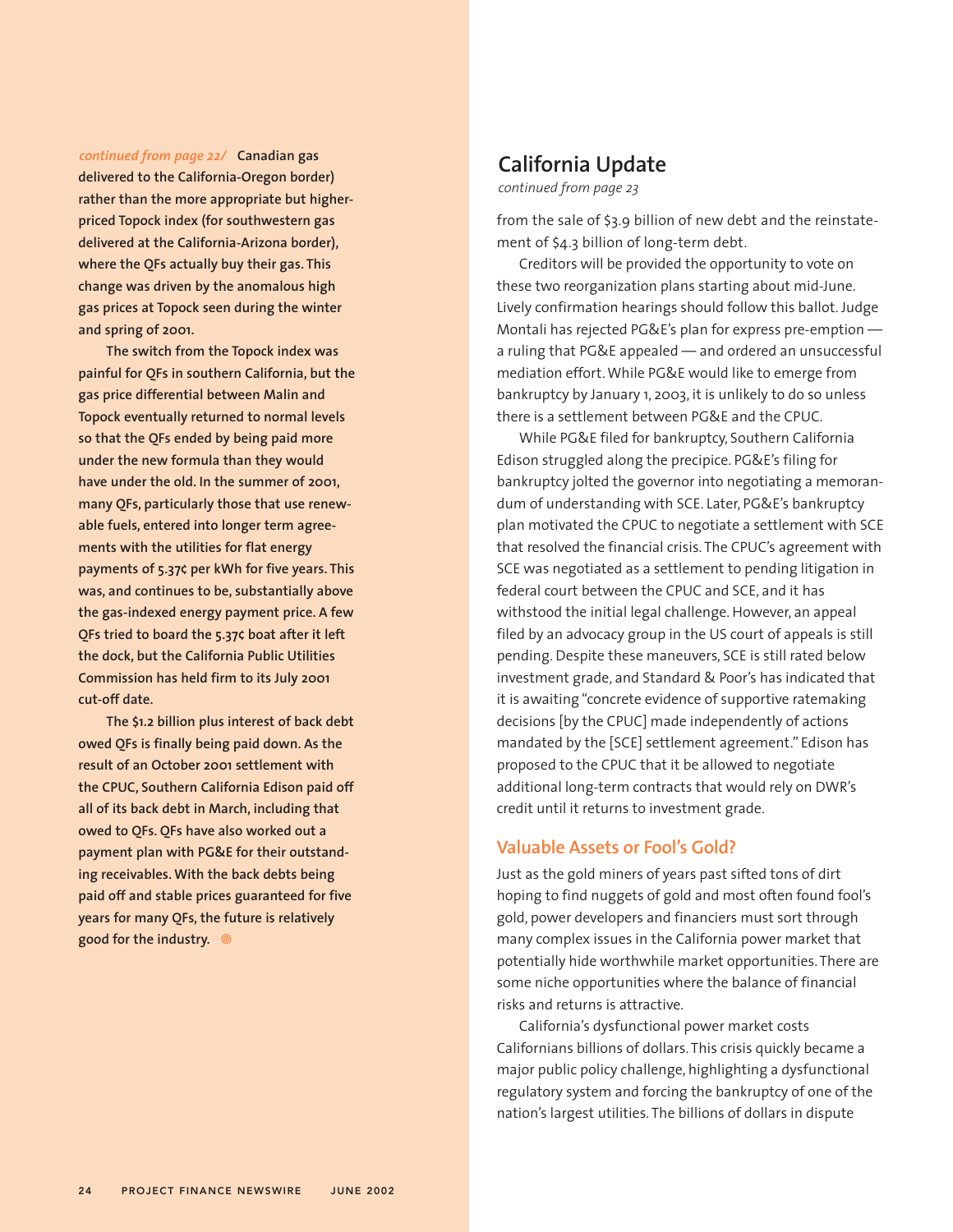have sparked costly litigation and investigations. As with the original gold rush, the benefactors are often not the miners but service providers. For example, bankruptcy attorneys have had a banner year.

Even though 2002 may be an election year, it is also the year when California must begin to reassure the financial markets that the state can return to political and regulatory stability. California faces a number of financial challenges. It hopes to issue the largest municipal debt sale in US history, organize a plan that resolves PG&E's bankruptcy, and return its major utilities to investmentgrade ratings, all while addressing a massive state budget deficit. Moreover, it will need to reestablish a favorable climate for infrastructure investment. If it cannot, then it will have to choose between potential power shortages reemerging in the 2004 to 2005 period or the diversion of limited financing capability from other needs to power plants. While the worst of California's energy crisis is past, the state has a limited period of time to construct a workable energy future.

# **Argentina Allows Banks to Start Foreclosures**

*by Damiana Ponferrada and Jacques Wilson-Rae, with Perez Alati, Grondona, Benites, Arnsten & Martinez de Hoz in Buenos Aires*

Argentina made further changes in its bankruptcy laws in mid-May. The changes repeal some of the more extreme protective measures — and amend others — that Argentina put in place last February for the protection of distressed debtors. The action follows an outcry from the international lending community to the February reforms. The new statute is Law 25,589.

## **Cram-down Proceedings**

The new law reinstated and amended the "cram-down proceeding," a special process under which a debtor who cannot get approval for its plan of reorganization from creditors is essentially put up for sale under special bidding procedures. Thus, lack of approval of a */ continued page 26*

electricity rates were higher than they are today. Utilities have looked for ways to get out of such contracts. In this case, the QF sold the contract to a third party, who then renegotiated it with the utility. The contract remained in place, but with reduced rates for electricity.

The QF wanted to pay tax on income from the sale at the 20% rate for long-term capital gains rather than the 39.6% rate for ordinary income. The IRS approved. The key for the IRS was that the contract was sold to a third party rather than back to the utility directly. A sale back to the utility would have been viewed as a cancellation of the contract rather than as a sale. Only a sale of property produces capital gains. The IRS also said it was important that the money to buy the contract came from borrowing from third parties and was not contributed by the utility. The ruling is Private Letter Ruling 200215037.

MINOR MEMOS: A farm bill that President Bush signed into law in mid-May authorizes federal loans at government borrowing rates, loan guarantees and grants to farmers, ranchers and rural small businesses to purchase renewable energy systems. Grants can cover up to 25% of the cost of such systems, and a combined grant and loan or loan guarantee can cover up to 50% of the cost . . . . Ken Kies, a heavyweight lobbyist and former staff director of the Joint Tax Committee in Congress, is urging the US Treasury to fix a problem that prevents many US multinational companies — including most power companies — from using foreign tax credits. Treasury officials are skeptical about whether they have the authority. Kies wants them to adopt administratively a proposal that passed Congress in 1999 for "worldwide fungibility" of interest. The proposal was part of a tax bill that President Clinton vetoed.

*— contributed by Keith Martin, Heléna Klumpp and Samuel R. Kwon.*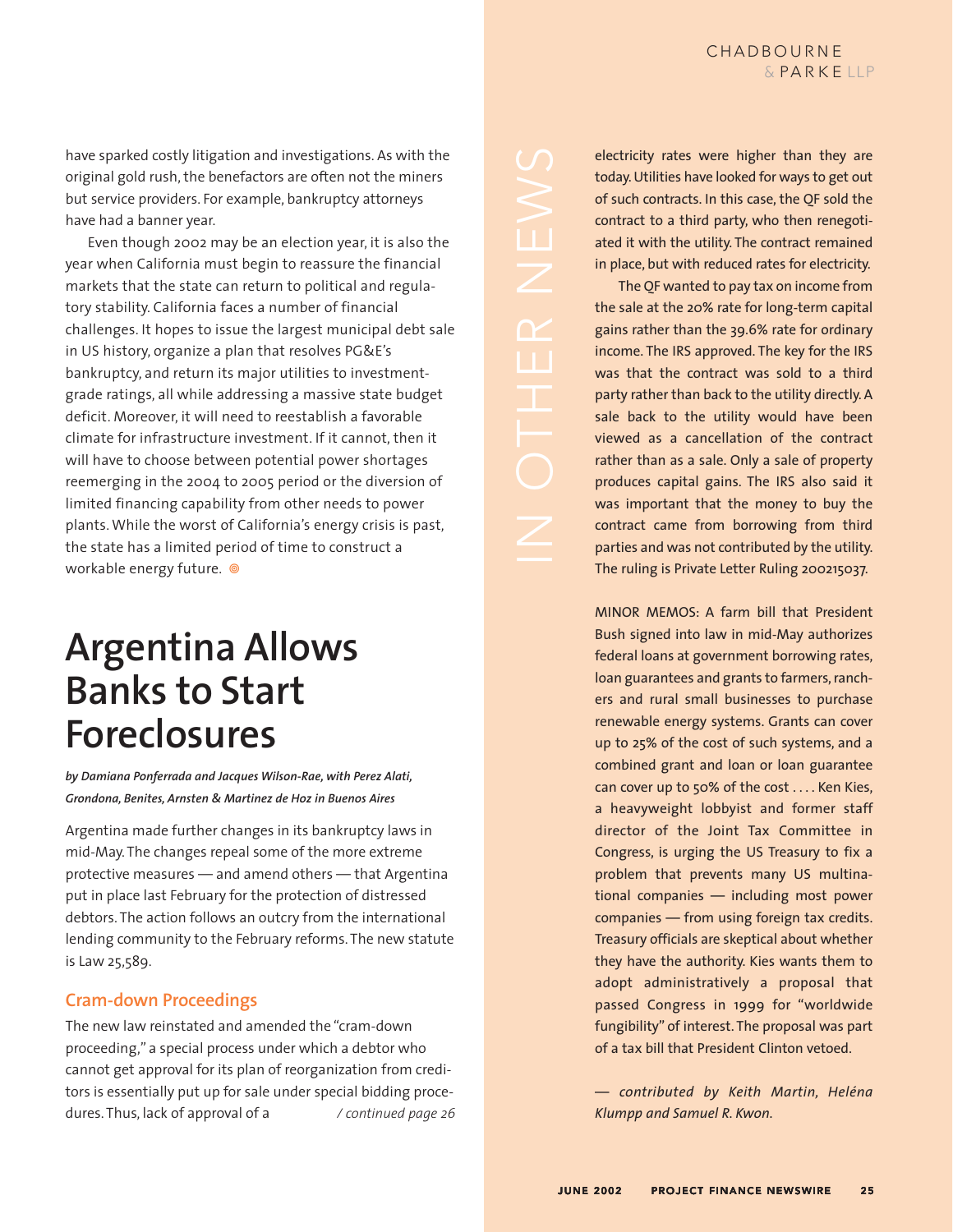## **Argentina**

*continued from page 25*

reorganization proposal will not be automatically followed by the debtor's bankruptcy.

The new law not only entitles the debtor's creditors and third parties to acquire the company by purchasing its common stock through a special bidding process, but also allows the debtor to reformulate reorganization proposals.

Another important amendment to the cram-down proceeding is the procedure for the appraisal of the company's value. The original bankruptcy law — before it was rewritten last February — provided that a court would determine the value of the company based on, but not necessarily equal to, its book value. The new law provides for the appointment of an appraiser who must submit a valuation to the court. The court then uses this valuation to determine the "market value" of the company.

If the appraisal is that the company has a negative value, then acquisition of the company by a creditor or third party does not require any payment to the shareholders.

If the appraisal is that the company has a positive value, then acquisition of the company by a creditor or third party requires payment of at least the "minimum price."That is the market value of the company, as determined by the court, but reduced by the same "haircut" that the creditors had to take on their debts. Thus, for example, if the present value of the debt release by creditors was 60%, then the "minimum price" for the company is 40% of its market value. Any bid below the minimum price requires the consent of two thirds of the equity capital of the company.

#### **Exclusivity Period**

The new law gives insolvent debtors an "exclusivity period" of 120 days to submit a reorganization plan. This is a reduction in the 180 days allowed last February. Argentine law used to allow only 60 days.

The new law also puts an end to the extension of the exclusivity period for existing Chapter 11-type reorganization proceedings.

### **Suspension of Foreclosures**

All foreclosure proceedings against Argentine debtors had been suspended for 180 days from last February 14.

Under the new law, only auctions pursuant to foreclosure

proceedings are suspended; foreclosure proceedings themselves can get underway. Therefore, foreclosure proceedings will continue until the auction is ordered by a court resolution. The new law also limits the suspension to those foreclosures that involve the home of the debtor or that involve goods and facilities that are put to commercial or productive use.

The new law also limits the scope of injunctions and attachments that had been suspended for 180 days from last February 14. Under the new law, enforcement of such injunctions and attachments is suspended only for actions to seize goods and facilities that are used by the debtor in commercial or productive activities.

The new law clarifies that the 180 days must be counted on the basis of calendar days and not business days.

#### **Bankruptcy Proceedings**

The new law puts an end to the suspension of bankruptcy proceedings and creditors are now again entitled to petition for the bankruptcy of debtors without restrictions.

#### **Court Discretion**

The bankruptcy law originally provided that if, at the end of the exclusivity period, the debtor has obtained the required majorities and no objections are made or any objections are disregarded by the court, then the court must approve the reorganization plan.

The new law gives the court discretion to impose a reorganization plan even if all classes of creditors have not agreed to it. However, in order to do this, three things would have to be true. First, the plan must have been approved by at least one class of unsecured creditors and by at least the holders of three quarters of the aggregate unsecured claims. Second, the plan must be fair and must not unreasonably discriminate against any nonconsenting class of creditors. Third, the payments to be made under the restructuring plan to creditors who did not accept it must be no lower than the ones that would be made to them if the company proceeded into bankruptcy.

### **Use of a Trustee**

Under the new law, a trustee can now submit a proof of claim on behalf of a large group of noteholders or bondholders and be admitted by the court as a creditor with the right to speak for the entire group.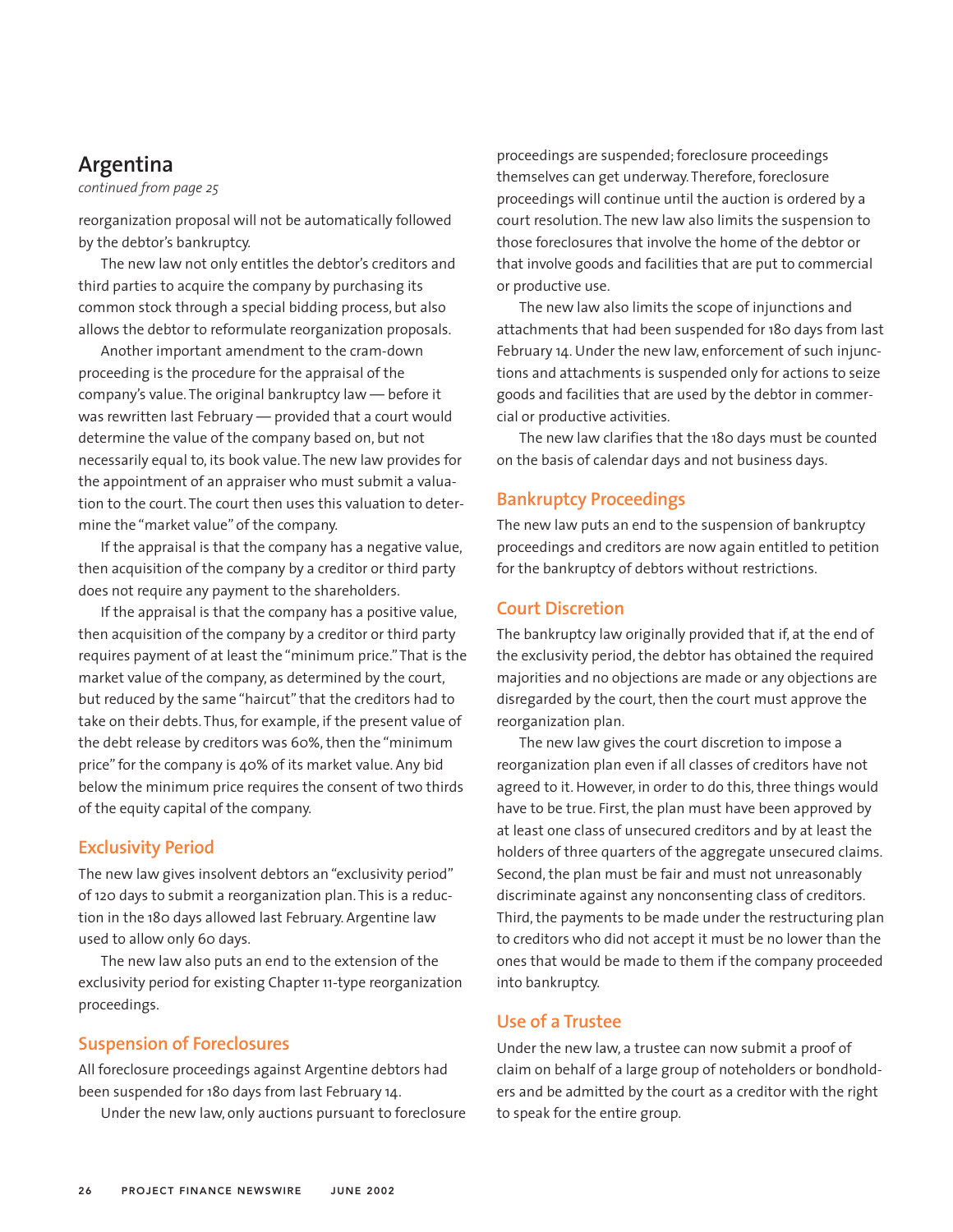Under this procedure, each creditor in the group would vote for or against the reorganization plan and the group would be recorded as consisting of two blocks of votes one percentage of votes for the plan and the other against — for computing the majorities in respect of admitted claims. However, for computing the majorities in respect of number of creditors, all noteholders and bondholders in the group who vote in favor of the plan will be treated as one creditor, and all who vote against will be treated as one creditor.

The new law also waives the need for the noteholders and bondholders actually to meet to cast their votes if the trustee and the creditors whom it speaks can agree on an alternative.

### **Prepackaged Bankruptcies**

The new law introduces a concept similar to "prepackaged bankruptcies" under the US bankruptcy code. This is a procedure where the debtor and creditors can execute a restructuring agreement out of court and submit it to a court for its authorization. If the agreement is approved by a majority of unsecured creditors who also represent two thirds in principal amount of all unsecured claims, then the agreement can be officially approved and would be binding on all unsecured creditors.

## **Enforceability**

Although the new law is enforceable as from its publication in the official gazette; any extensions already granted by courts under the February bankruptcy statute in pending reorganization proceedings would not be subject to revision.  $\circ$ 

# **Sales of Gas Transportation Capacity**

*by David Schumacher, in Washington*

A US court of appeals said in April that the Federal Energy Regulatory Commission can continue with an experiment to allow companies that hold rights to transport gas on interstate pipelines to sell, or "release," their rights at market prices to other companies that need the capacity.

Releases of capacity at market prices are allowed currently only in short-term increments of less than a year. The experiment had come under fire from a mix of pipelines, gas producers, consumers and state regulatory commissions, some of whom believe the FERC experiment goes too far and others of whom believe it does not go far enough.

The court ruling opens the door for FERC to allow such sales to become a permanent part of its capacity release program.

It could provide interesting opportunities for power projects to monetize their firm gas transportation rights.

## **Capacity Sales**

FERC issued new regulations in 2000 as part of Order No. 637 that were supposed to enhance competition in the interstate gas transportation markets. The most significant rule change allows holders of firm transportation capacity to release firm capacity to a third party for a term of less than one year at any rate that the market will bear, even if the rate charged exceeds the maximum rate the pipeline can charge under cost-based rate regulation. Because the rule constitutes such a significant departure from FERC's usual cost-of-service ratemaking, FERC drafted the rule to expire on September 30, 2002. FERC said it would review the results of the experiment and decide whether or not to extend it.

The experiment with short-term capacity releases has been in effect, notwithstanding the litigation. Implementation of the program was not blocked while the courts heard the case.

In upholding the experiment, the appeals court said that the use of market rates in the short-term capacity release market is consistent with FERC's mandate under the "Natural Gas Act" to ensure just and reasonable rates. The court reasoned that competitive alternatives to released capacity would act to constrain rates such that, on an annual basis, rates for released capacity would roughly approximate costbased rates. Even price spikes during peak periods are, in the court's view, the result of competitive forces and not monopoly power.

The court made these findings even though FERC did not undertake an extensive analysis of market forces in various product and geographic markets, as FERC has been required to do in other instances when it has */ continued page 28*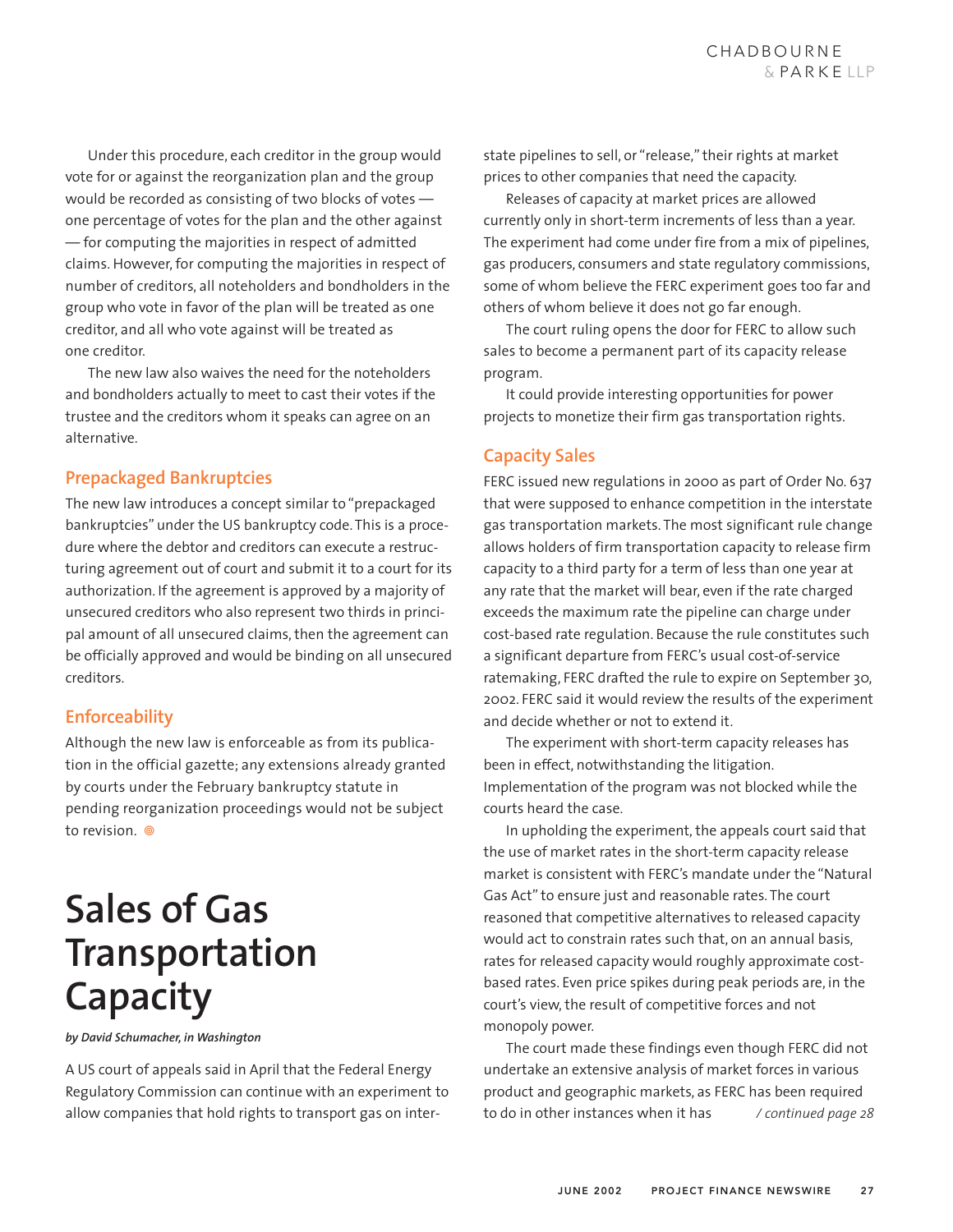# **Gas Transportation**

*continued from page 27*

approved the use of market-based rates for utility services (including the wholesale sale of energy).

The court also noted that FERC has in place certain procedural safeguards to protect consumers from the unlawful exercise of monopoly power. Specifically, FERC can monitor the prices in the capacity release market to ensure the market is working efficiently and can consider complaints brought by market participants.

The court rejected calls by certain pipelines that FERC should have extended the use of market prices to interpaying the pipeline, particularly when peak gas usage does not correspond to peak energy usage or when the project can economically rely on oil to operate.

#### **Other Issues**

The court also upheld two other important aspects of the FERC rule.

It agreed that FERC can require pipelines to revise their "imbalance penalty" mechanisms to provide shippers with more imbalance mitigation services and ensure that penalties more accurately reflect the harm imposed on the pipeline. Imbalance penalties are fees designed to deter pipeline users from taking out more or less gas than they put

A court ruling in April could provide opportunities for power projects to monetize their firm gas transportation rights.

into the system. Additionally, with one technical exception, the court generally upheld FERC's requirement that holders of firm capacity must be permitted to subdivide, or "segment," their capacity to allow multiple uses of the capacity, so long as the pipeline can provide such segmentation rights in an operationally feasible manner. However, the court sent

ruptible transportation service sold directly by the pipelines. The court said it was not unreasonable for FERC to take a gradualist approach to market prices for transportation service. The court also noted that the pipelines do have the option to seek market price authority from FERC by demonstrating that competition will preclude their unlawful use of market power.

The court's ruling opens the door for FERC either to extend its market-based rate experiment or to make it permanent. Because this experiment will end on September 30, 2002, FERC may make a decision as soon as this summer on whether to continue it.

If FERC does allow the continued use of market-based rates in the short-term capacity release market, power projects that hold firm pipeline transportation contract may be able to make better economic use of their firm transportation rights. For example, a project company that operates a "peaker" may be able to release short-term capacity during periods of peak gas usage at rates above what it is back to FERC for further work a rule that would give holders of firm transportation capacity who pay the maximum costbased rate for the service certain "rights of first refusal" to maintain their rights to this capacity at the end of their contracts by matching the rate and term of any third-party bid for the capacity. The existing holder of the capacity could maintain its rights by bidding on service for as few as five years, regardless of the term bid by any third party. The court said the five-year period was arbitrarily selected. Responding to the court's decision, FERC said in a mid-May order that current pipeline tariffs would govern the term that existing shippers must bid when exercising their rights of first refusal until FERC can consider the issue further.

As a result of the court's ruling on this issue, if a project company is holding a firm transportation contract and wants to keep its contract at the end of the term, the project company may be required to match the bid of a third party seeking the capacity for a term that far exceeds the term of service for which the project company was hoping to contract.  $\circledcirc$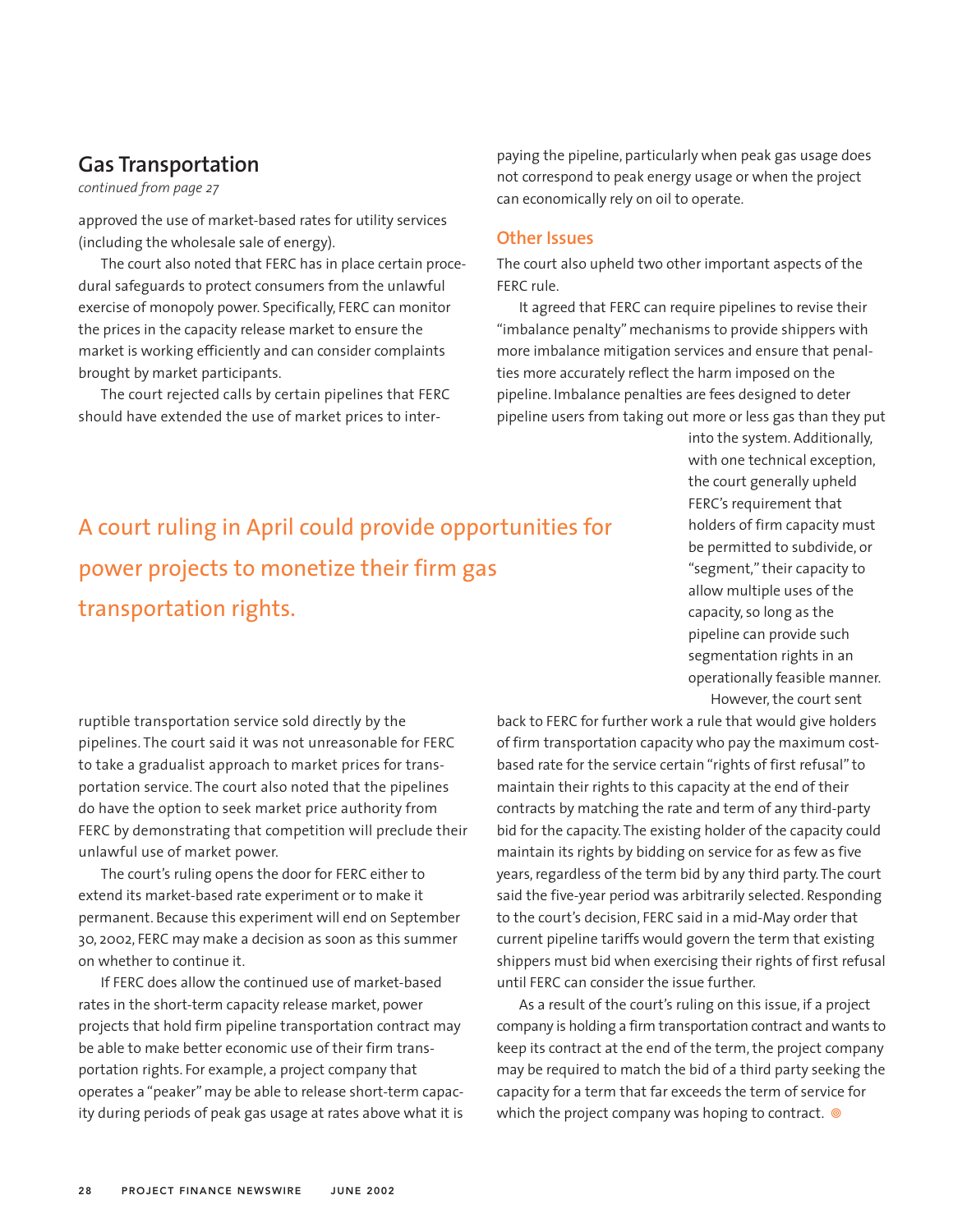# **Environmental Update**

## **Haze in National Parks**

A US appeals court struck down a key section of a US Environmental Protection Agency rule aimed at reducing haze in national parks in late May. The section in question would have allowed states to impose pollution control requirements on power plants or other industrial facilities as a class instead of analyzing how much pollution each individual facility contributes.

The decision, in a case called *American Corn Growers Association v. EPA*, could spare owners of some older power plants from having to spend millions of dollars on pollution control.

The EPA rule is the "regional haze rule." It applies to facilities that contribute potentially to air pollution in "Class I areas," which include national parks and federal wilderness areas. Power plants covered by the rule might be many miles away from a park, but be close enough so that their emissions affect how clear the air is at the park.

The case was brought by several industry groups, including one representing electric utilities.

The regional haze rule, written in July 1999, requires states to review all major air emission sources built between 1962 and 1977 that emit over 250 tons a year of any of five visibility-impairing pollutants and that are located up-wind from Class I areas. The five pollutants are nitrogen oxide, or  $NO<sub>x</sub>$ , sulfur dioxide, or  $SO<sub>2</sub>$ , particulate matter, volatile organic compounds and ammonia. The rule provides that sources that are reasonably anticipated to cause or contribute to Class I visibility impairment must install best available retrofit technology, or "BART."

Last year, EPA issued proposed BART guidelines that appear to establish flue-gas desulfurization or scrubbers as the presumptive BART standard for utility boilers. Installing a scrubber on a large electric generating unit could cost from \$50 million to \$100 million. As proposed, the BART guidelines would set a presumptive  $SO<sub>2</sub>$  control level requiring emissions reductions of 90 to 95% compared to uncontrolled operations, which is significantly more stringent than the existing federal acid rain program requirements. The BART guidelines were expected to be finalized later this year; however, the

court's decision could force EPA to re-propose certain portions of the guidelines. As a result, adoption of a final set of BART guidelines may be delayed.

Under the regional haze rule, states were required to identify BART-eligible sources based on a showing that a whole group of sources together emitted visibilityimpairing pollutants within geographic areas that could affect a downwind Class I area. The court struck down EPA's "collective contribution" approach as being inconsistent with the plain language of the "Clean Air Act." The court said the regional haze rule impermissibly ties "states' hands and forces them to require BART controls at sources without any empirical evidence of the particular source's contribution to visibility impairment in a Class I area."

Although the court upheld other provisions of the rule, its rejection of the "group source" determination is a significant victory for the utility industry. EPA must now come up with a new way for states to identify BARTeligible sources. The court suggested it would accept a new version of the regional haze rule if it contains a mechanism to allow states to exempt BART-eligible sources on the basis of a particular source's emission contribution. It will be difficult in practice to demonstrate that an individual source affects visibility at a downwind Class I area, except for situations involving very large air emission sources. State rules implementing the regional haze rule program are due to be submitted to EPA in 2005. It is unclear whether this deadline will now slip in light of the appeals court decision. The EPA will have to put in place a new mechanism for identifying BARTeligible sources before the states can take any significant actions to implement the remaining requirements of the regional haze rule.

EPA has not indicated whether it will seek a rehearing by the appeals court go directly to the US Supreme Court.

## **Kyoto Protocol**

Japan is expected to approve the Kyoto protocol in early June 2002, marking a significant step toward implementing the treaty. The Kyoto protocol will enter into effect after it is ratified by 55 or */ continued page 30*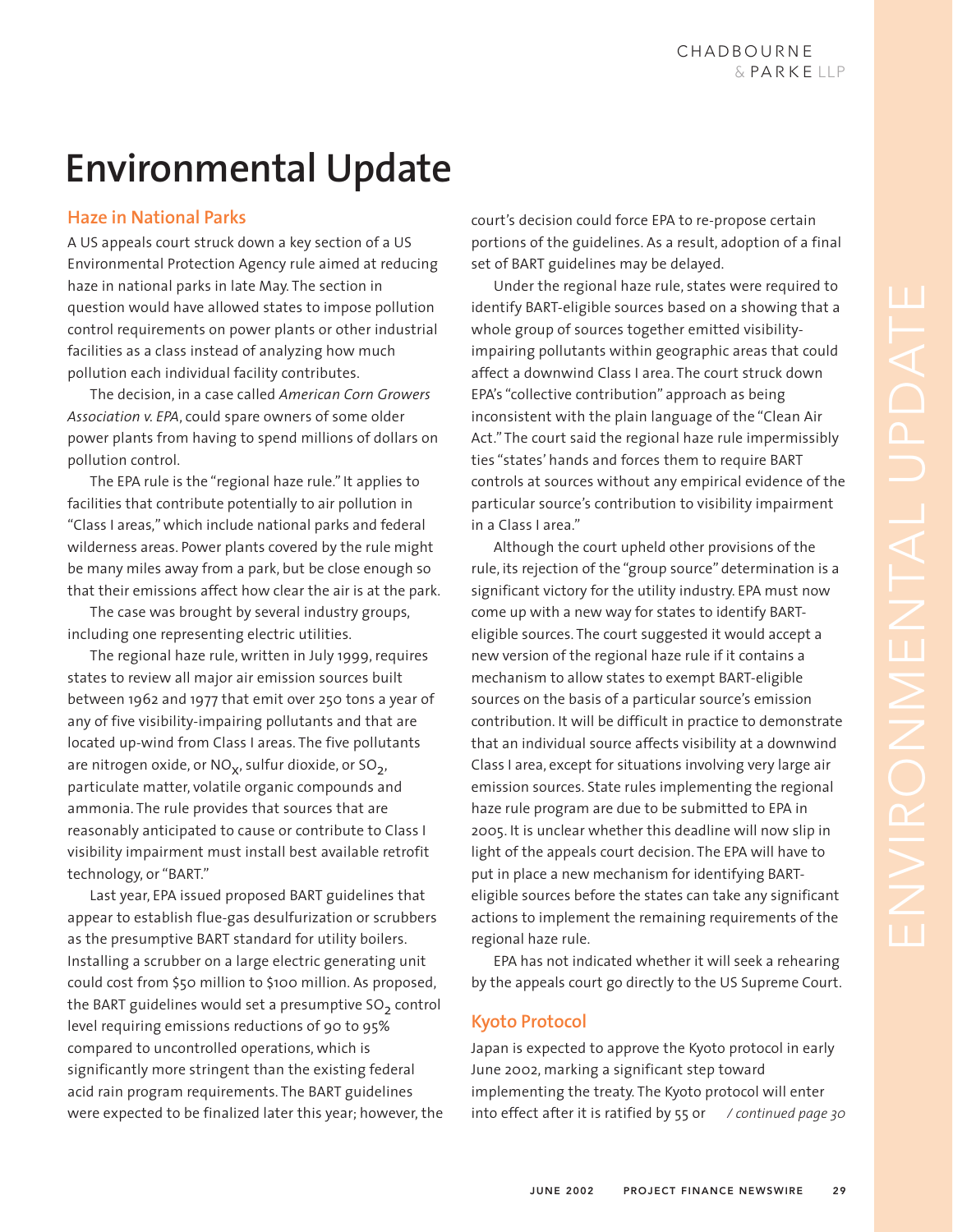more countries that represent at least 55% of total greenhouse gas emissions from all industrialized countries during 1990.

As of late May, more than 55 nations had ratified the Kyoto protocol, including all 15 European Union or EU member countries. Even though the number of countries that have ratified the treaty now exceeds 55, those 55+ countries do not yet fulfill the 55% requirement. The EU countries had hoped that the Kyoto protocol would be in effect by the upcoming world summit on development scheduled to start in late August in Johannesburg.

The Bush administration has already rejected the

newer technologies, which may result in collateral greenhouse gas reductions.

#### **Greenhouse Gas Database**

The national energy plan that passed the Senate on April 25 includes a requirement to establish a database of greenhouse gas emission reductions. The "National Greenhouse Gas Database" will be a comprehensive inventory of greenhouse gas emissions on a company-by-company basis, and it will give the government a means to track greenhouse gas emission reductions by each company.

Reporting greenhouse gas emissions for the database

Owners of older power plants near national parks may be spared from having to spend millions of dollars on new pollution control.

would be voluntary unless the database program fails to capture at least 60% of total US greenhouse gas emissions. Reporting would become mandatory if the 60% threshold is not achieved. If the program becomes mandatory, non-exempt

Kyoto protocol, and there is some doubt whether Canada and Australia will ratify the treaty. Assuming Japan's ratification, attention now turns to Russia as it becomes the key country that must adopt the treaty in order for it to enter into force.

Canada is conditioning its acceptance of the treaty on the acceptance of its request for a "clean energy export credit." Canada wants to receive credit for its "clean energy" exports of natural gas and hydroelectric power to the US. These credits would amount to almost one third of Canada's Kyoto protocol reduction targets. The EU countries are strongly opposed to the Canadian proposal.

Russia is expected to delay its consideration of the treaty until early 2003. It is negotiating with EU countries and Japan for reductions in foreign debt as a precondition to ratification of the Kyoto protocol. Russia is expected to benefit from the Kyoto protocol because it will be a net supplier of greenhouse gas emission reductions to EU countries; many Russian industrial plants have shut down since 1990, the year on which target levels are based. Russia will also benefit from the development of new foreign-financed projects using

companies failing to report could be subject to penalties of up to \$25,000 a day.

Under the Senate bill, EPA would have the lead role in writing standards for measuring greenhouse gas emissions and verifying emission reductions. The Departments of Energy, Commerce, and Agriculture would also contribute.

The version of the national energy plan that the House passed last July does not provide for a greenhouse gas database, so the issue will have to be addressed by a joint House-Senate conference committee. In the meantime, the Department of Energy is revamping its existing voluntary registry of greenhouse gas reductions to ensure greater accuracy in the measurement and verification of such reductions.

#### **Multi-Pollutant Legislation**

The Senate Environment and Public Works Committee decided not to "mark up" a bill that calls for substantial reductions in emissions of  $NO<sub>X</sub>$ , SO<sub>2</sub>, mercury, and carbon dioxide, or  $CO<sub>2</sub>$  from power plants on May 23 as originally planned. The markup is now expected on June 20.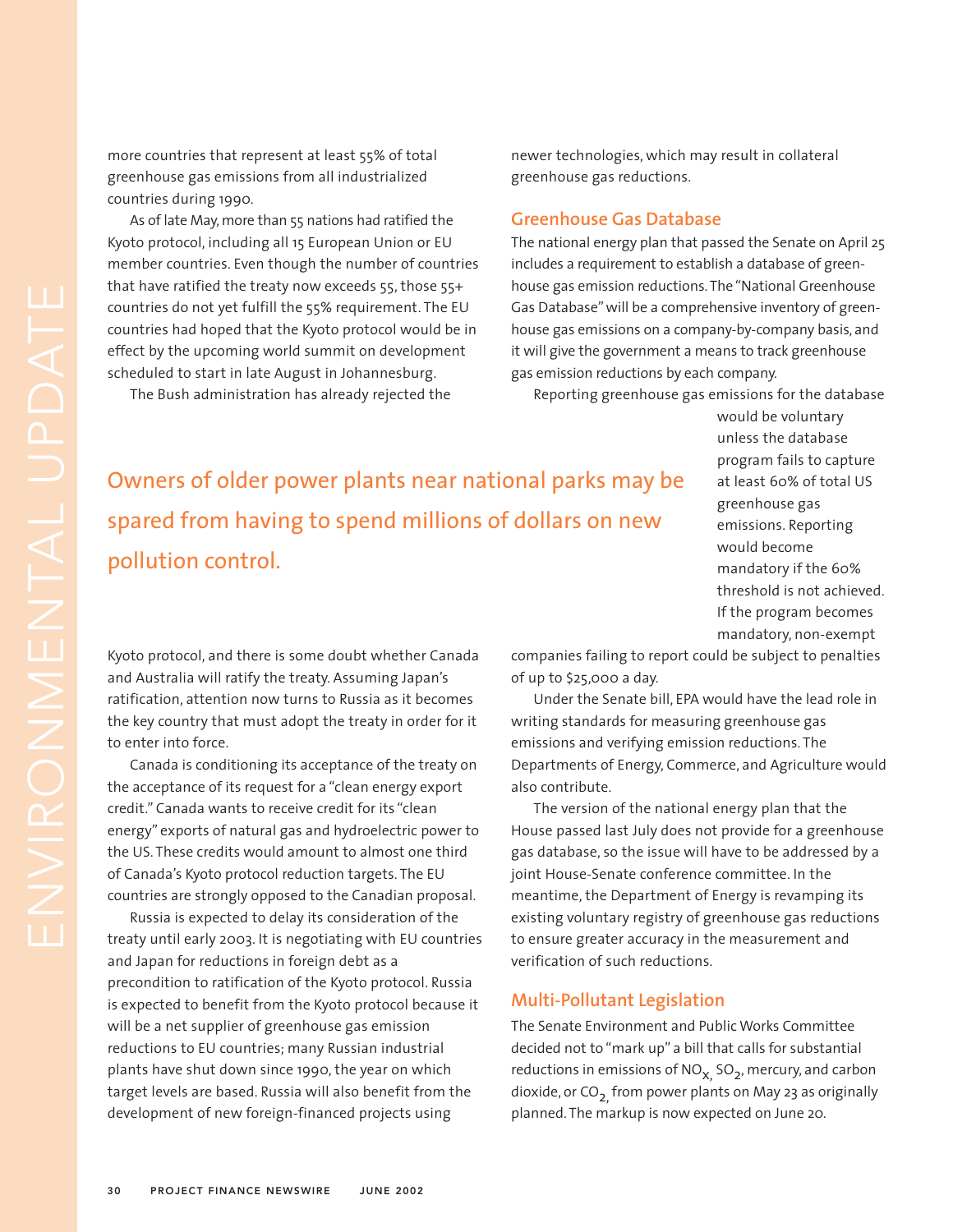The bill imposes tighter implementation timeframes and more drastic emission reduction targets than the Bush administration's "clear skies initiative" that was unveiled in February.

Approval of the bill in committee appears doubtful because of an impasse over whether to include mandatory  $CO<sub>2</sub>$  emission reductions. Several Republicans on the committee are also strongly opposed to the timeframes for implementing the reductions and the stringency of the reductions. The bill would require 75% reductions in  $NO<sub>x</sub>$  and  $SO<sub>2</sub>$  from 1997 and 2000 baselines, a 90% cut in mercury levels from 1999 levels, and a reduction to 1990 CO<sub>2</sub> levels. The reductions would have to be achieved by January 1, 2007.

The Bush administration is actively pushing its clear skies initiative, which calls for a two-phase approach to reducing air emissions from power plants. There would be a first phase of emissions reductions beginning in 2010, followed by an additional round of reductions starting in 2018. The cornerstone of the Bush plan is a new, nationwide "cap and trade," market-based approach that is patterned after the existing acid rain  $SO<sub>2</sub>$  emissions trading program.

The clear skies initiative has not yet been introduced in Congress, but Senator

plants. In February, New York proposed new regulations designed to reduce  $NO<sub>x</sub>$  and  $SO<sub>2</sub>$  emissions significantly from power plants in the state. Last year, Massachusetts adopted new regulations requiring  $NO<sub>x</sub>$ , SO<sub>2</sub>, and CO<sub>2</sub> emission reductions from the six oldest power plants in the state.

In early May, Connecticut Governor John Rowland signed a bill into law that will require the six oldest fossil fuel-fired power plants to meet lower  $SO<sub>2</sub>$  emission standards by January 1, 2005 without using emission trading credits. The six plants must meet an actual emission limit of 0.33 lbs/mmBtu starting January 1, 2005. In order to meet the stringent emission limit, the six plants will need to use lower sulfur coal or oil, switch to natural gas, or install costly pollution control equipment like flu gas desulfurization systems or scrubbers.

New Hampshire Governor Jeanne Shaheen signed the "Clean Power Act" into law on May 9. It requires the state's largest utility — the Public Service Company of New Hampshire — to reduce  $NO_x$ ,  $SO_2$ , mercury, and  $CO<sub>2</sub>$  emissions from three of its plants built prior to 1977. Under the new law,  $NO_x$  and  $SO_2$  emissions must be reduced by 70% and 75%, respectively, from current

Bob Smith (R.-New Hampshire) is working on a draft bill. While for the idea of a multi-pollutant approach to address emissions from power plants enjoys broad support, there is a wide divergence of opinion on the best approach to

State governments are acting on their own — without waiting for the US government — to require reductions in power plant emissions.

achieve such reductions. Multi-pollutant legislation will remain a significant issue for the Congressional committees with jurisdiction over environmental matters, but meaningful progress this year is unlikely.

### **States Enact Multi-Pollutant Measures**

Several northeastern states are taking steps to regulate multi-pollutant emissions from power plants. Connecticut and New Hampshire recently adopted new laws requiring reduced emissions from older power

levels by the end of 2006. Mercury emissions will be capped at levels that will be driven by the results of a state study, and  $CO<sub>2</sub>$  must be reduced to 1990 levels by 2010. The Clean Power Act allows the Public Service Company to use allowances from in-state or upwind states in the region to comply with the new requirements.

North Carolina Governor Mike Easley also recently unveiled a proposal to reduce  $NO<sub>x</sub>$  and  $SO<sub>2</sub>$  by more than 70% from the state's 14 coal-fired */ continued page 32*